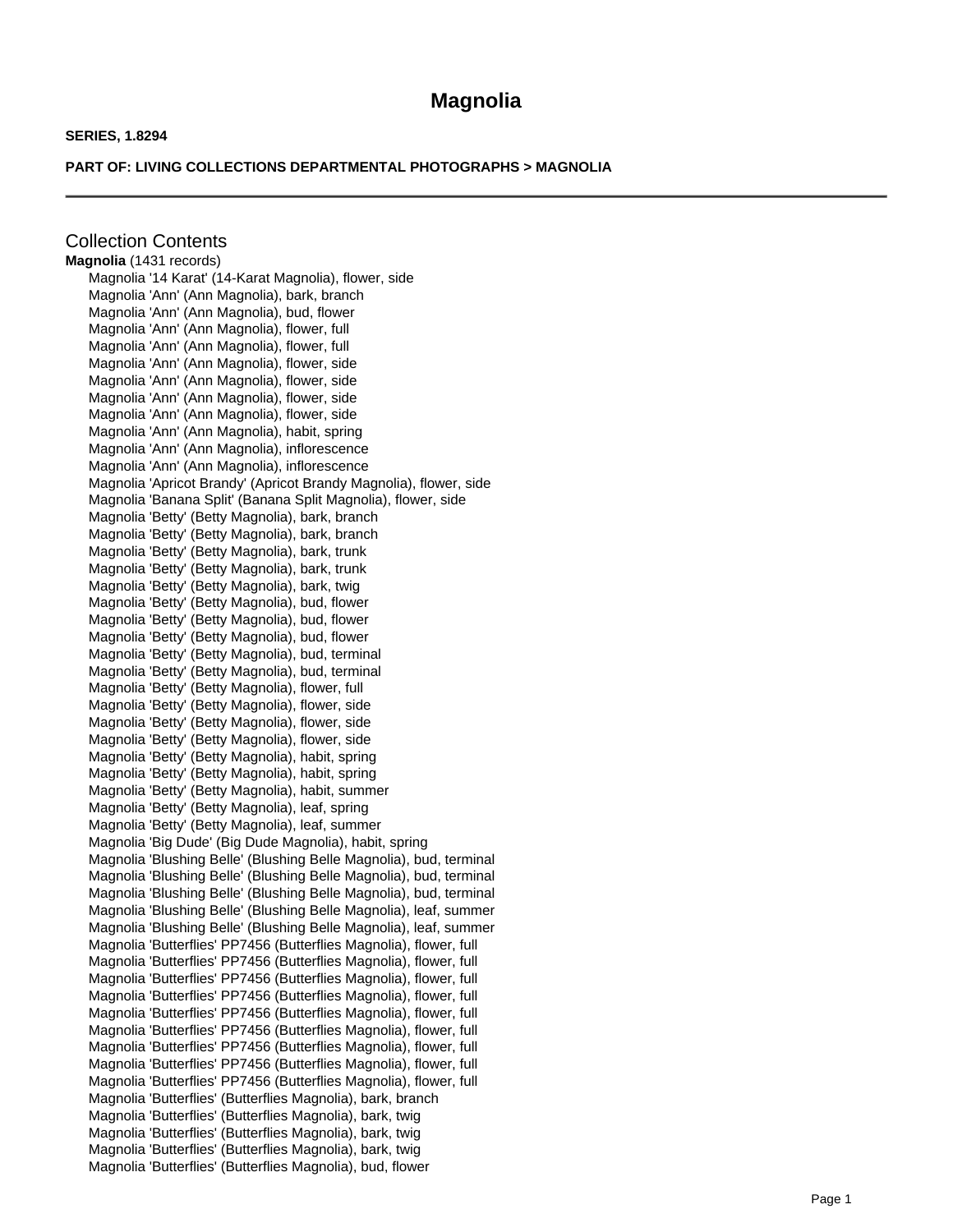Magnolia 'Butterflies' (Butterflies Magnolia), bud, flower Magnolia 'Butterflies' (Butterflies Magnolia), bud, flower Magnolia 'Butterflies' (Butterflies Magnolia), bud, flower Magnolia 'Butterflies' (Butterflies Magnolia), bud, flower Magnolia 'Butterflies' (Butterflies Magnolia), bud, flower Magnolia 'Butterflies' (Butterflies Magnolia), bud, flower Magnolia 'Butterflies' (Butterflies Magnolia), bud, flower Magnolia 'Butterflies' (Butterflies Magnolia), bud, terminal Magnolia 'Butterflies' (Butterflies Magnolia), flower, full Magnolia 'Butterflies' (Butterflies Magnolia), flower, side Magnolia 'Butterflies' (Butterflies Magnolia), flower, side Magnolia 'Butterflies' (Butterflies Magnolia), flower, side Magnolia 'Butterflies' (Butterflies Magnolia), flower, side Magnolia 'Butterflies' (Butterflies Magnolia), flower, side Magnolia 'Butterflies' (Butterflies Magnolia), flower, side Magnolia 'Butterflies' (Butterflies Magnolia), flower, side Magnolia 'Butterflies' (Butterflies Magnolia), flower, side Magnolia 'Butterflies' (Butterflies Magnolia), habit, spring Magnolia 'Butterflies' (Butterflies Magnolia), habit, spring Magnolia 'Butterflies' (Butterflies Magnolia), habit, spring Magnolia 'Butterflies' (Butterflies Magnolia), inflorescence Magnolia 'Butterflies' (Butterflies Magnolia), leaf, spring Magnolia 'Butterflies' (Butterflies Magnolia), leaf, spring Magnolia 'Caerhay's Belle' (Caerhays Belle Magnolia), flower, throat Magnolia 'Canary Charm' (Canary Charm Magnolia), flower, side Magnolia 'Charming Lady' (Charming Lady Magnolia), flower, side Magnolia 'Coral Lake' (Coral Lake Magnolia), bark, branch Magnolia 'Coral Lake' (Coral Lake Magnolia), bud, terminal Magnolia 'Coral Lake' (Coral Lake Magnolia), bud, terminal Magnolia 'Coral Lake' (Coral Lake Magnolia), flower, side Magnolia 'Coral Lake' (Coral Lake Magnolia), leaf, summer Magnolia 'Coral Lake' (Coral Lake Magnolia), leaf, summer Magnolia 'Coral Lake' (Coral Lake Magnolia), leaf, upper surface Magnolia 'Coral Reef' (Coral Reef Magnolia), flower, side Magnolia 'Daybreak' (Daybreak Magnolia), flower, side Magnolia 'Elegant Spring' (Elegant Spring Magnolia), flower, full Magnolia 'Elizabeth' (Elizabeth Magnolia), bark, branch Magnolia 'Elizabeth' (Elizabeth Magnolia), bark, branch Magnolia 'Elizabeth' (Elizabeth Magnolia), bark, mature Magnolia 'Elizabeth' (Elizabeth Magnolia), bark, mature Magnolia 'Elizabeth' (Elizabeth Magnolia), bark, trunk Magnolia 'Elizabeth' (Elizabeth Magnolia), bark, trunk Magnolia 'Elizabeth' (Elizabeth Magnolia), bark, twig Magnolia 'Elizabeth' (Elizabeth Magnolia), bark, twig Magnolia 'Elizabeth' (Elizabeth Magnolia), bark, twig Magnolia 'Elizabeth' (Elizabeth Magnolia), bud, flower Magnolia 'Elizabeth' (Elizabeth Magnolia), bud, flower Magnolia 'Elizabeth' (Elizabeth Magnolia), bud, flower Magnolia 'Elizabeth' (Elizabeth Magnolia), bud, flower Magnolia 'Elizabeth' (Elizabeth Magnolia), bud, flower Magnolia 'Elizabeth' (Elizabeth Magnolia), bud, flower Magnolia 'Elizabeth' (Elizabeth Magnolia), bud, flower Magnolia 'Elizabeth' (Elizabeth Magnolia), bud, flower Magnolia 'Elizabeth' (Elizabeth Magnolia), bud, flower Magnolia 'Elizabeth' (Elizabeth Magnolia), bud, flower Magnolia 'Elizabeth' (Elizabeth Magnolia), bud, flower Magnolia 'Elizabeth' (Elizabeth Magnolia), bud, flower Magnolia 'Elizabeth' (Elizabeth Magnolia), bud, flower Magnolia 'Elizabeth' (Elizabeth Magnolia), bud, flower Magnolia 'Elizabeth' (Elizabeth Magnolia), bud, flower Magnolia 'Elizabeth' (Elizabeth Magnolia), bud, flower Magnolia 'Elizabeth' (Elizabeth Magnolia), flower, full Magnolia 'Elizabeth' (Elizabeth Magnolia), flower, full Magnolia 'Elizabeth' (Elizabeth Magnolia), flower, full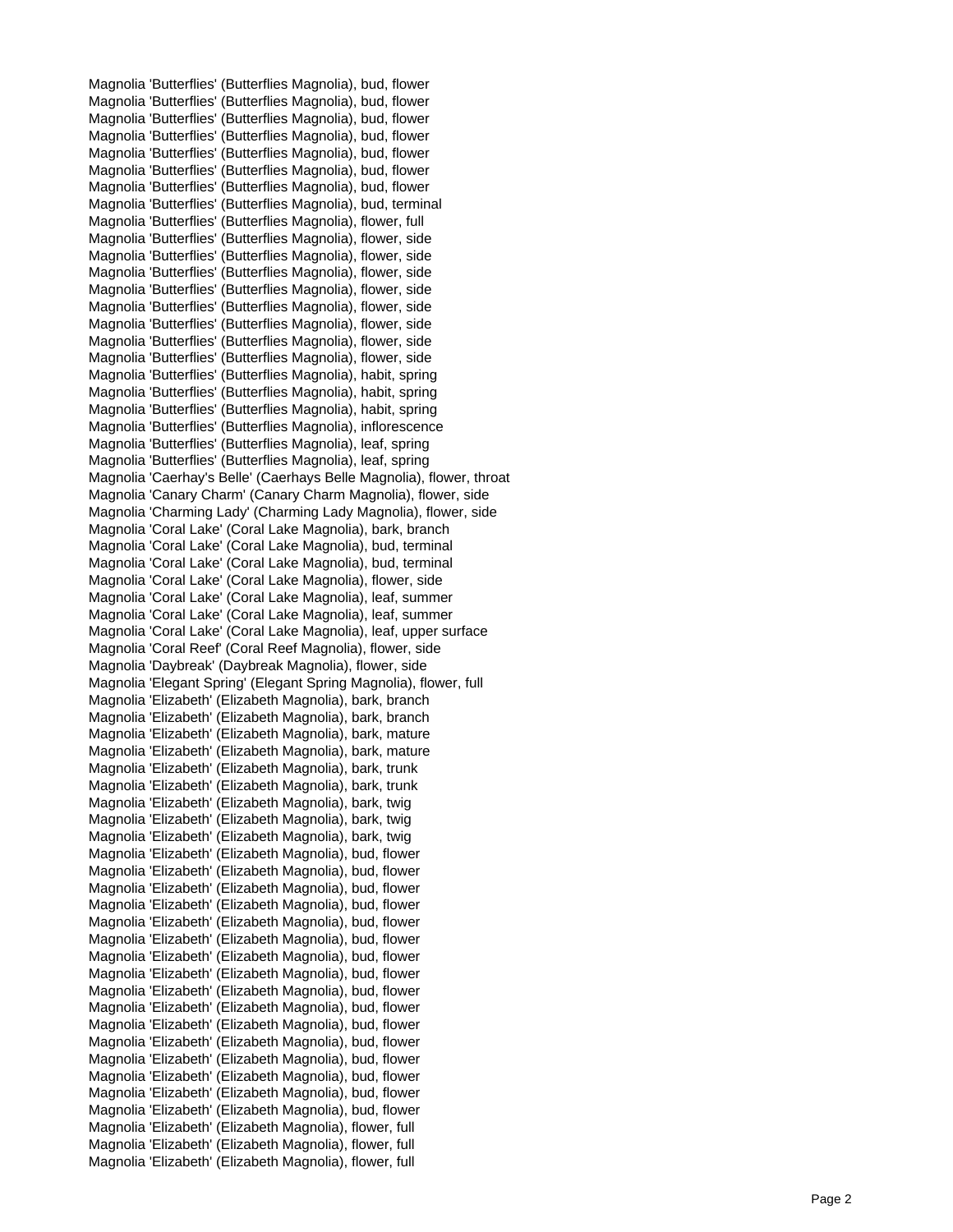Magnolia 'Elizabeth' (Elizabeth Magnolia), flower, full Magnolia 'Elizabeth' (Elizabeth Magnolia), flower, side Magnolia 'Elizabeth' (Elizabeth Magnolia), flower, side Magnolia 'Elizabeth' (Elizabeth Magnolia), flower, side Magnolia 'Elizabeth' (Elizabeth Magnolia), flower, side Magnolia 'Elizabeth' (Elizabeth Magnolia), flower, side Magnolia 'Elizabeth' (Elizabeth Magnolia), flower, side Magnolia 'Elizabeth' (Elizabeth Magnolia), flower, throat Magnolia 'Elizabeth' (Elizabeth Magnolia), flower, throat Magnolia 'Elizabeth' (Elizabeth Magnolia), habit, spring Magnolia 'Elizabeth' (Elizabeth Magnolia), habit, spring Magnolia 'Elizabeth' (Elizabeth Magnolia), habit, spring Magnolia 'Elizabeth' (Elizabeth Magnolia), habit, spring Magnolia 'Elizabeth' (Elizabeth Magnolia), habit, summer Magnolia 'Elizabeth' (Elizabeth Magnolia), inflorescence Magnolia 'Elizabeth' (Elizabeth Magnolia), inflorescence Magnolia 'Elizabeth' (Elizabeth Magnolia), leaf, summer Magnolia 'Elizabeth' (Elizabeth Magnolia), leaf, summer Magnolia 'Flamingo' (Flamingo Magnolia), flower, side Magnolia 'Flamingo' (Flamingo Magnolia), flower, side Magnolia 'George Henry Kern' PP820 (George Henry Kern Magnolia), bark, mature Magnolia 'George Henry Kern' PP820 (George Henry Kern Magnolia), bud, flower Magnolia 'George Henry Kern' PP820 (George Henry Kern Magnolia), bud, flower Magnolia 'George Henry Kern' PP820 (George Henry Kern Magnolia), flower, side Magnolia 'George Henry Kern' PP820 (George Henry Kern Magnolia), fruit, immature Magnolia 'George Henry Kern' PP820 (George Henry Kern Magnolia), fruit, immature Magnolia 'George Henry Kern' PP820 (George Henry Kern Magnolia), fruit, immature Magnolia 'George Henry Kern' PP820 (George Henry Kern Magnolia), habit, fall Magnolia 'George Henry Kern' PP820 (George Henry Kern Magnolia), habit, spring Magnolia 'George Henry Kern' PP820 (George Henry Kern Magnolia), habit, summer Magnolia 'George Henry Kern' PP820 (George Henry Kern Magnolia), habit, summer Magnolia 'George Henry Kern' PP820 (George Henry Kern Magnolia), habit, summer Magnolia 'George Henry Kern' PP820 (George Henry Kern Magnolia), habit, summer Magnolia 'George Henry Kern' (George Henry Kern Magnolia), bark, branch Magnolia 'George Henry Kern' (George Henry Kern Magnolia), bud, flower Magnolia 'George Henry Kern' (George Henry Kern Magnolia), bud, flower Magnolia 'George Henry Kern' (George Henry Kern Magnolia), bud, flower Magnolia 'George Henry Kern' (George Henry Kern Magnolia), bud, flower Magnolia 'George Henry Kern' (George Henry Kern Magnolia), bud, flower Magnolia 'George Henry Kern' (George Henry Kern Magnolia), bud, flower Magnolia 'George Henry Kern' (George Henry Kern Magnolia), flower, side Magnolia 'George Henry Kern' (George Henry Kern Magnolia), flower, side Magnolia 'George Henry Kern' (George Henry Kern Magnolia), flower, side Magnolia 'George Henry Kern' (George Henry Kern Magnolia), habit, spring Magnolia 'Gold Cup' (Gold Cup Magnolia), bark, branch Magnolia 'Gold Cup' (Gold Cup Magnolia), bark, trunk Magnolia 'Gold Cup' (Gold Cup Magnolia), bark, twig Magnolia 'Gold Cup' (Gold Cup Magnolia), bark, twig Magnolia 'Gold Cup' (Gold Cup Magnolia), bud, flower Magnolia 'Gold Cup' (Gold Cup Magnolia), bud, flower Magnolia 'Gold Cup' (Gold Cup Magnolia), bud, flower Magnolia 'Gold Cup' (Gold Cup Magnolia), bud, flower Magnolia 'Gold Cup' (Gold Cup Magnolia), flower, full Magnolia 'Gold Cup' (Gold Cup Magnolia), flower, full Magnolia 'Gold Cup' (Gold Cup Magnolia), flower, side Magnolia 'Gold Cup' (Gold Cup Magnolia), leaf, spring Magnolia 'Gold Cup' (Gold Cup Magnolia), leaf, spring Magnolia 'Gold Star' (Gold Star Magnolia), bark, mature Magnolia 'Gold Star' (Gold Star Magnolia), bark, trunk Magnolia 'Gold Star' (Gold Star Magnolia), bark, trunk Magnolia 'Gold Star' (Gold Star Magnolia), bud, flower Magnolia 'Gold Star' (Gold Star Magnolia), bud, flower Magnolia 'Gold Star' (Gold Star Magnolia), bud, flower Magnolia 'Gold Star' (Gold Star Magnolia), bud, flower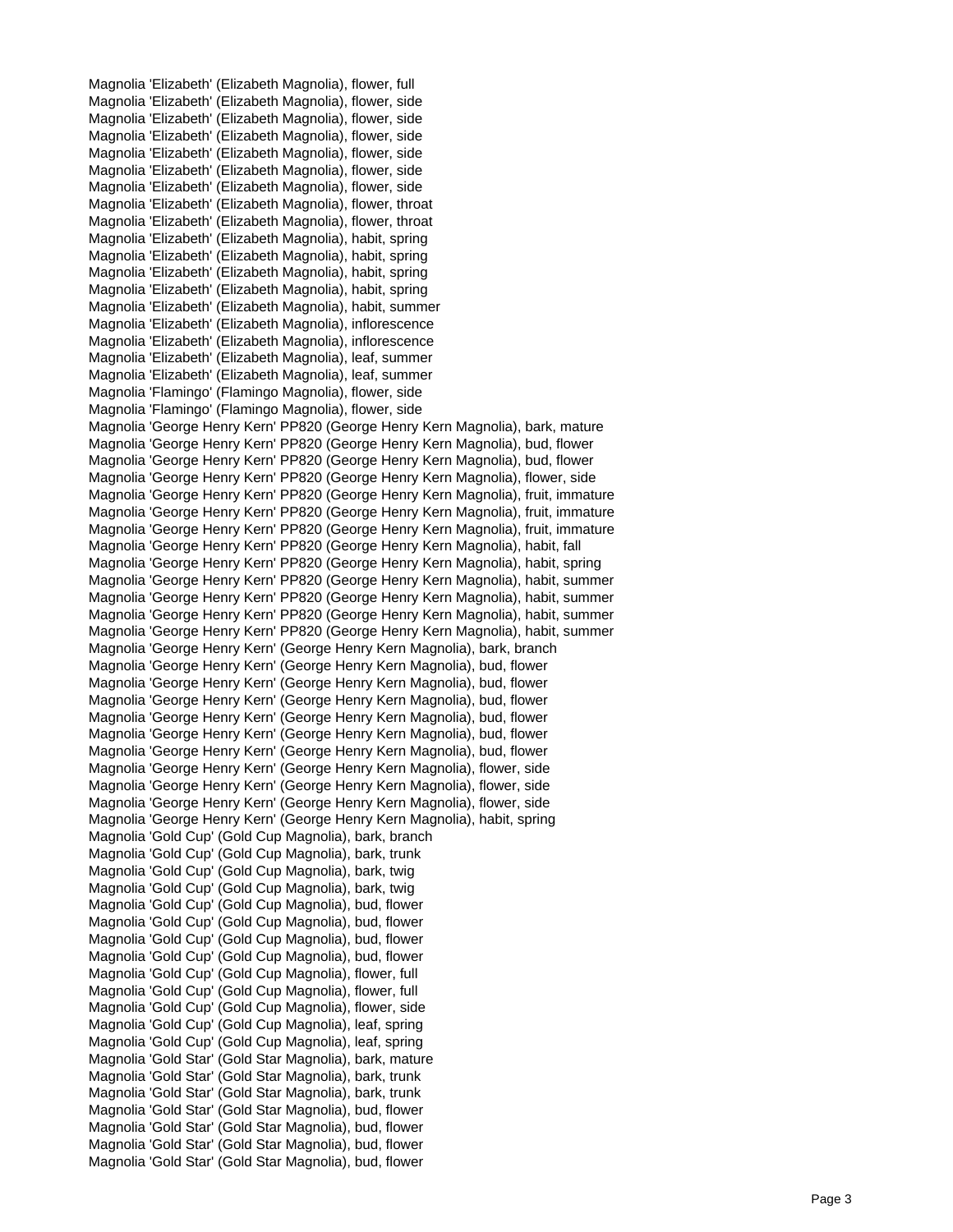Magnolia 'Gold Star' (Gold Star Magnolia), flower, full Magnolia 'Gold Star' (Gold Star Magnolia), flower, full Magnolia 'Gold Star' (Gold Star Magnolia), flower, full Magnolia 'Gold Star' (Gold Star Magnolia), flower, side Magnolia 'Gold Star' (Gold Star Magnolia), flower, side Magnolia 'Gold Star' (Gold Star Magnolia), flower, side Magnolia 'Gold Star' (Gold Star Magnolia), flower, throat Magnolia 'Gold Star' (Gold Star Magnolia), flower, throat Magnolia 'Gold Star' (Gold Star Magnolia), flower, throat Magnolia 'Gold Star' (Gold Star Magnolia), habit, spring Magnolia 'Gold Star' (Gold Star Magnolia), inflorescence Magnolia 'Gold Star' (Gold Star Magnolia), inflorescence Magnolia 'Golden Rain' (Golden Rain Magnolia), flower, side Magnolia 'Golden Rain' (Golden Rain Magnolia), habit, spring Magnolia 'Goldfinch' (Goldfinch Magnolia), bud, lateral Magnolia 'Goldfinch' (Goldfinch Magnolia), flower, throat Magnolia 'Goldfinch' (Goldfinch Magnolia), habit, spring Magnolia 'Goldfinch' (Goldfinch Magnolia), leaf, fall Magnolia 'Hattie Carthan' (Hattie Carthan Magnolia), flower, side Magnolia 'Hattie Carthan' (Hattie Carthan Magnolia), flower, throat Magnolia 'Honeybelle' (Honeybelle Magnolia), flower, throat Magnolia 'Iufer' (Iufer Magnolia), flower, full Magnolia 'Ivory Chalice' (Ivory Chalice Magnolia), bark, branch Magnolia 'Ivory Chalice' (Ivory Chalice Magnolia), bud, flower Magnolia 'Ivory Chalice' (Ivory Chalice Magnolia), bud, flower Magnolia 'Ivory Chalice' (Ivory Chalice Magnolia), bud, flower Magnolia 'Ivory Chalice' (Ivory Chalice Magnolia), inflorescence Magnolia 'Jane' (Jane Magnolia), bud, flower Magnolia 'Jane' (Jane Magnolia), flower, side Magnolia 'Jane' (Jane Magnolia), inflorescence Magnolia 'Judy Zuk' (Judy Zuk Magnolia), flower, full Magnolia 'Lavender Delight' (Lavender Delight Magnolia), flower, side Magnolia 'Limelight' (Limelight Magnolia), bark, branch Magnolia 'Limelight' (Limelight Magnolia), bark, trunk Magnolia 'Limelight' (Limelight Magnolia), bud, flower Magnolia 'Limelight' (Limelight Magnolia), bud, flower Magnolia 'Limelight' (Limelight Magnolia), bud, flower Magnolia 'Limelight' (Limelight Magnolia), bud, flower Magnolia 'Limelight' (Limelight Magnolia), bud, terminal Magnolia 'Limelight' (Limelight Magnolia), bud, terminal Magnolia 'Lois' (Lois Magnolia), flower, throat Magnolia 'Iufer' (Iufer Magnolia), bark, branch Magnolia 'Iufer' (Iufer Magnolia), bark, branch Magnolia 'Iufer' (Iufer Magnolia), bud, flower Magnolia 'Iufer' (Iufer Magnolia), bud, flower Magnolia 'Iufer' (Iufer Magnolia), bud, flower Magnolia 'Iufer' (Iufer Magnolia), flower, full Magnolia 'Iufer' (Iufer Magnolia), flower, full Magnolia 'Iufer' (Iufer Magnolia), flower, side Magnolia 'Iufer' (Iufer Magnolia), flower, side Magnolia 'Iufer' (Iufer Magnolia), flower, side Magnolia 'Iufer' (Iufer Magnolia), flower, throat Magnolia 'Iufer' (Iufer Magnolia), habit, spring Magnolia 'Iufer' (Iufer Magnolia), inflorescence Magnolia 'Marillyn' (Marillyn Magnolia), bark, branch Magnolia 'Marillyn' (Marillyn Magnolia), bark, branch Magnolia 'Marillyn' (Marillyn Magnolia), bark, branch Magnolia 'Marillyn' (Marillyn Magnolia), bud, flower Magnolia 'Marillyn' (Marillyn Magnolia), bud, flower Magnolia 'Marillyn' (Marillyn Magnolia), bud, flower Magnolia 'Marillyn' (Marillyn Magnolia), bud, flower Magnolia 'Marillyn' (Marillyn Magnolia), bud, terminal Magnolia 'Marillyn' (Marillyn Magnolia), flower, full Magnolia 'Marillyn' (Marillyn Magnolia), flower, full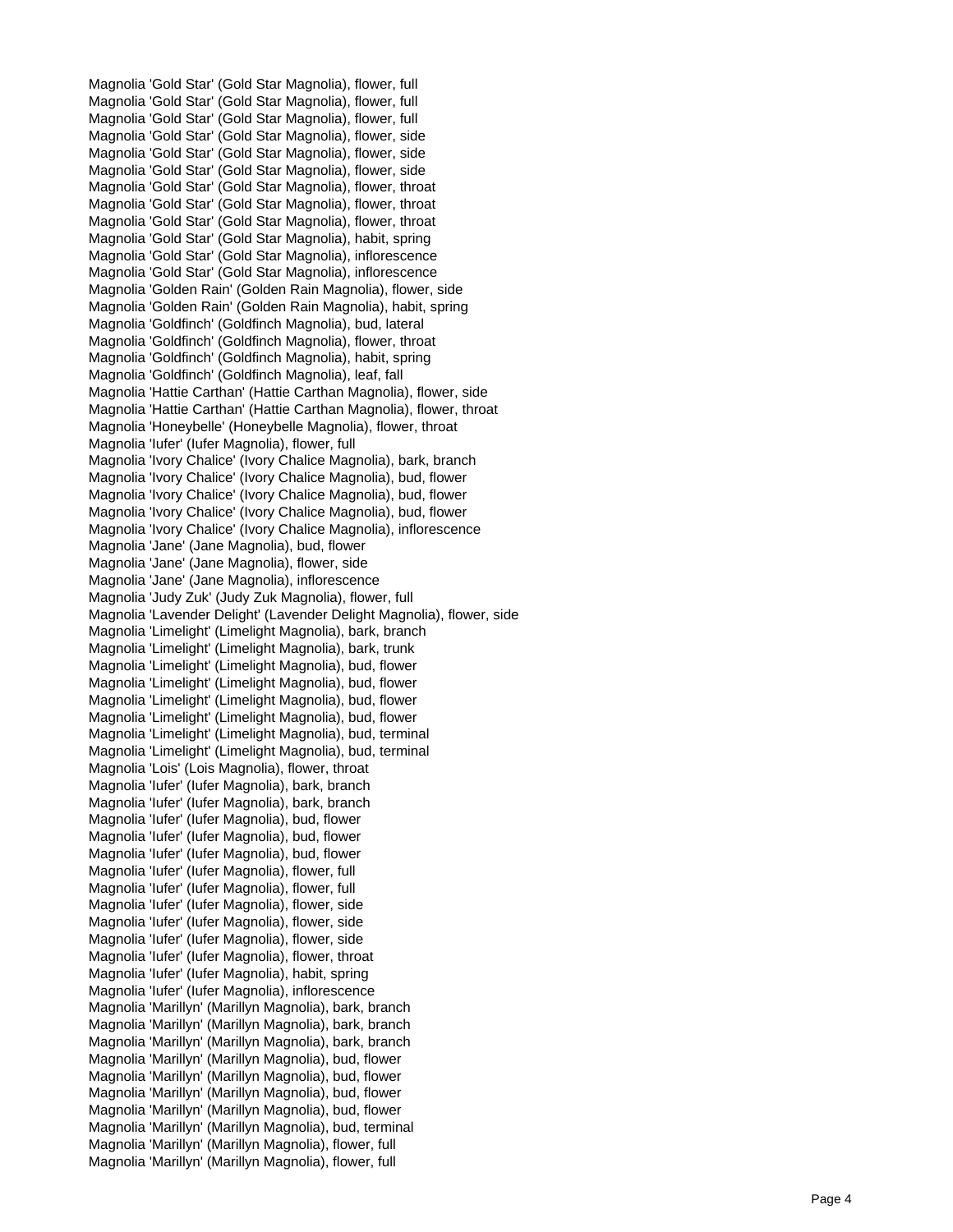Magnolia 'Marillyn' (Marillyn Magnolia), flower, full Magnolia 'Marillyn' (Marillyn Magnolia), flower, side Magnolia 'Marillyn' (Marillyn Magnolia), flower, side Magnolia 'Marillyn' (Marillyn Magnolia), flower, side Magnolia 'Marillyn' (Marillyn Magnolia), habit, fall Magnolia 'Marillyn' (Marillyn Magnolia), leaf, spring Magnolia 'Marillyn' (Marillyn Magnolia), leaf, spring Magnolia 'Marillyn' (Marillyn Magnolia), leaf, summer Magnolia 'Marillyn' (Marillyn Magnolia), leaf, summer Magnolia 'May' (May Magnolia), flower, full Magnolia 'May' (May Magnolia), inflorescence Magnolia 'Nakamura' (Nakamura Magnolia), bud, flower Magnolia 'Nakamura' (Nakamura Magnolia), flower, side Magnolia 'Nakamura' (Nakamura Magnolia), fruit, mature Magnolia 'Randy' (Randy Magnolia), flower, side Magnolia 'Randy' (Randy Magnolia), inflorescence Magnolia 'Red Baron' (Red Baron Magnolia), bark, trunk Magnolia 'Red Baron' (Red Baron Magnolia), bud, flower Magnolia 'Red Baron' (Red Baron Magnolia), bud, flower Magnolia 'Red Baron' (Red Baron Magnolia), bud, flower Magnolia 'Red Baron' (Red Baron Magnolia), bud, vegetative Magnolia 'Red Baron' (Red Baron Magnolia), flower, side Magnolia 'Red Baron' (Red Baron Magnolia), habit, spring Magnolia 'Royal Crown' (Royal Crown Magnolia), flower, side Magnolia 'Royal Crown' (Royal Crown Magnolia), flower, side Magnolia 'Royal Crown' (Royal Crown Magnolia), habit, spring Magnolia 'Royal Splendor' (Royal Splendor Magnolia), flower, side Magnolia 'Savage Splendor' (Savage Splendor Magnolia), flower, side Magnolia 'Simple Pleasures' (Simple Pleasures Magnolia), bark, twig Magnolia 'Simple Pleasures' (Simple Pleasures Magnolia), bud, flower Magnolia 'Simple Pleasures' (Simple Pleasures Magnolia), bud, flower Magnolia 'Simple Pleasures' (Simple Pleasures Magnolia), flower, full Magnolia 'Simple Pleasures' (Simple Pleasures Magnolia), flower, full Magnolia 'Simple Pleasures' (Simple Pleasures Magnolia), flower, full Magnolia 'Simple Pleasures' (Simple Pleasures Magnolia), flower, full Magnolia 'Simple Pleasures' (Simple Pleasures Magnolia), flower, full Magnolia 'Simple Pleasures' (Simple Pleasures Magnolia), flower, full Magnolia 'Simple Pleasures' (Simple Pleasures Magnolia), flower, side Magnolia 'Simple Pleasures' (Simple Pleasures Magnolia), flower, side Magnolia 'Simple Pleasures' (Simple Pleasures Magnolia), flower, side Magnolia 'Simple Pleasures' (Simple Pleasures Magnolia), flower, side Magnolia 'Simple Pleasures' (Simple Pleasures Magnolia), flower, side Magnolia 'Simple Pleasures' (Simple Pleasures Magnolia), flower, side Magnolia 'Simple Pleasures' (Simple Pleasures Magnolia), fruit, mature Magnolia 'Simple Pleasures' (Simple Pleasures Magnolia), fruit, mature Magnolia 'Simple Pleasures' (Simple Pleasures Magnolia), fruit, mature Magnolia 'Simple Pleasures' (Simple Pleasures Magnolia), leaf, spring Magnolia 'Simple Pleasures' (Simple Pleasures Magnolia), leaf, spring Magnolia 'Solar Flair' (Solar Flair Magnolia), flower, side Magnolia 'Solar Flair' (Solar Flair Magnolia), flower, side Magnolia 'Spring Royalty' (Spring Royalty Magnolia), flower, full Magnolia 'Sunrise' (Sunrise Magnolia), flower, side Magnolia 'Sunsation' (Sunsation Magnolia), bark, branch Magnolia 'Sunsation' (Sunsation Magnolia), bud, flower Magnolia 'Sunsation' (Sunsation Magnolia), flower, full Magnolia 'Sunsation' (Sunsation Magnolia), flower, full Magnolia 'Sunsation' (Sunsation Magnolia), flower, full Magnolia 'Sunsation' (Sunsation Magnolia), flower, side Magnolia 'Sunsation' (Sunsation Magnolia), flower, side Magnolia 'Sunsation' (Sunsation Magnolia), flower, side Magnolia 'Sunsation' (Sunsation Magnolia), flower, side Magnolia 'Sunsation' (Sunsation Magnolia), leaf, spring Magnolia 'Susan' (Susan Magnolia), flower, side Magnolia 'Wada's Memory' (Wada's Memory Magnolia), bark, mature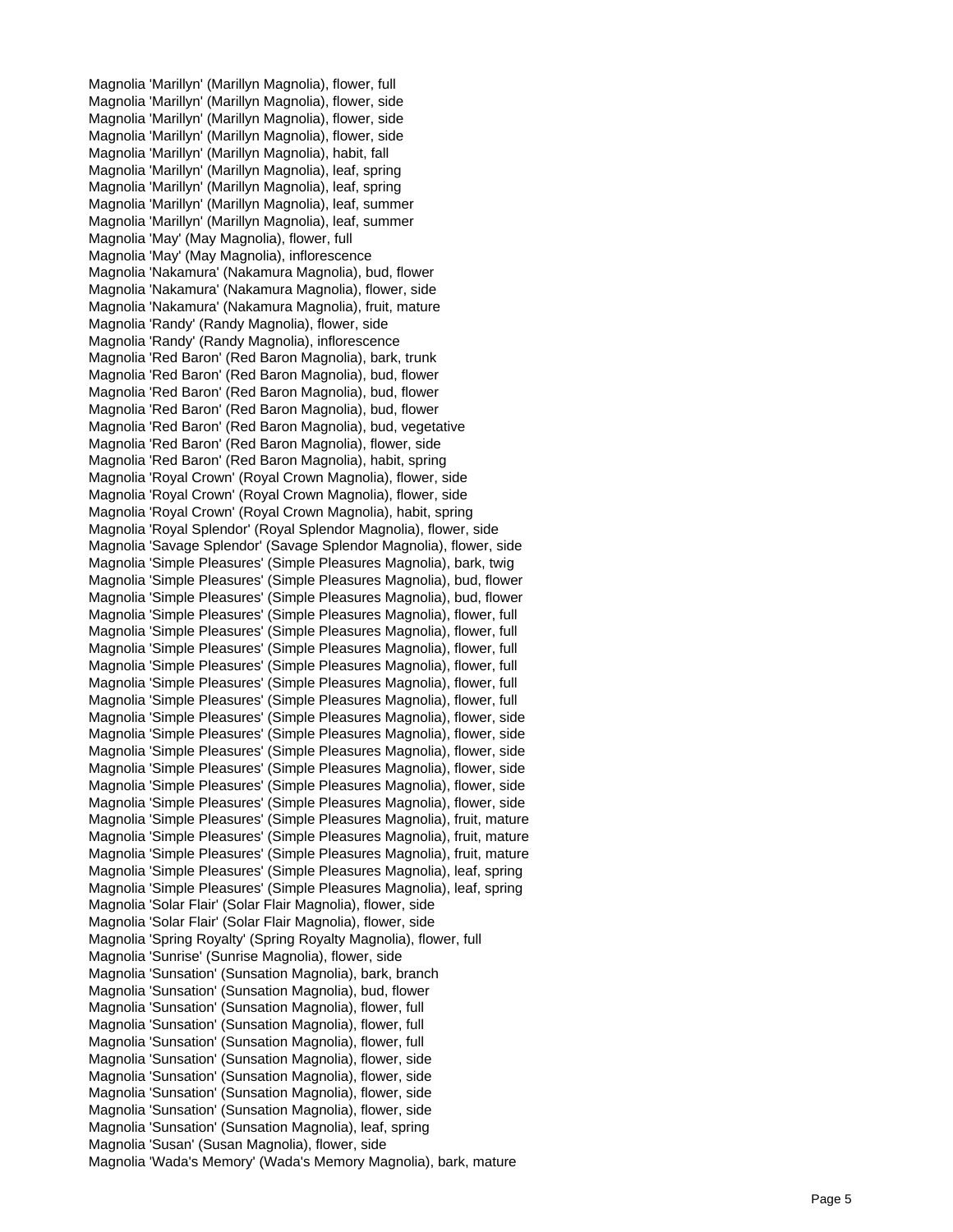Magnolia 'Wada's Memory' (Wada's Memory Magnolia), bark, trunk Magnolia 'Wada's Memory' (Wada's Memory Magnolia), bud, flower Magnolia 'Wada's Memory' (Wada's Memory Magnolia), bud, flower Magnolia 'Wada's Memory' (Wada's Memory Magnolia), bud, flower Magnolia 'Wada's Memory' (Wada's Memory Magnolia), bud, flower Magnolia 'Wada's Memory' (Wada's Memory Magnolia), bud, flower Magnolia 'Wada's Memory' (Wada's Memory Magnolia), bud, flower Magnolia 'Wada's Memory' (Wada's Memory Magnolia), bud, flower Magnolia 'Wada's Memory' (Wada's Memory Magnolia), bud, terminal Magnolia 'Wada's Memory' (Wada's Memory Magnolia), flower, full Magnolia 'Wada's Memory' (Wada's Memory Magnolia), flower, full Magnolia 'Wada's Memory' (Wada's Memory Magnolia), flower, full Magnolia 'Wada's Memory' (Wada's Memory Magnolia), flower, full Magnolia 'Wada's Memory' (Wada's Memory Magnolia), flower, full Magnolia 'Wada's Memory' (Wada's Memory Magnolia), flower, full Magnolia 'Wada's Memory' (Wada's Memory Magnolia), flower, side Magnolia 'Wada's Memory' (Wada's Memory Magnolia), flower, side Magnolia 'Wada's Memory' (Wada's Memory Magnolia), flower, side Magnolia 'Wada's Memory' (Wada's Memory Magnolia), flower, side Magnolia 'Wada's Memory' (Wada's Memory Magnolia), flower, side Magnolia 'Wada's Memory' (Wada's Memory Magnolia), flower, side Magnolia 'Wada's Memory' (Wada's Memory Magnolia), flower, throat Magnolia 'Wada's Memory' (Wada's Memory Magnolia), flower, throat Magnolia 'Wada's Memory' (Wada's Memory Magnolia), habit, spring Magnolia 'Wedding Vows' (Wedding Vows Magnolia), bark, twig Magnolia 'Wedding Vows' (Wedding Vows Magnolia), bud, flower Magnolia 'Wedding Vows' (Wedding Vows Magnolia), bud, flower Magnolia 'Wedding Vows' (Wedding Vows Magnolia), bud, flower Magnolia 'Wedding Vows' (Wedding Vows Magnolia), bud, flower Magnolia 'Wedding Vows' (Wedding Vows Magnolia), bud, lateral Magnolia 'Wedding Vows' (Wedding Vows Magnolia), bud, terminal Magnolia 'Wedding Vows' (Wedding Vows Magnolia), flower, full Magnolia 'Wedding Vows' (Wedding Vows Magnolia), flower, full Magnolia 'Wedding Vows' (Wedding Vows Magnolia), flower, side Magnolia 'Wedding Vows' (Wedding Vows Magnolia), flower, side Magnolia 'Wedding Vows' (Wedding Vows Magnolia), fruit, immature Magnolia 'Wedding Vows' (Wedding Vows Magnolia), leaf, spring Magnolia 'Wedding Vows' (Wedding Vows Magnolia), leaf, spring Magnolia 'Yellow Bird' (Yellow Bird Magnolia), bark, trunk Magnolia 'Yellow Bird' (Yellow Bird Magnolia), bark, trunk Magnolia 'Yellow Bird' (Yellow Bird Magnolia), bud, flower Magnolia 'Yellow Bird' (Yellow Bird Magnolia), bud, flower Magnolia 'Yellow Bird' (Yellow Bird Magnolia), bud, flower Magnolia 'Yellow Bird' (Yellow Bird Magnolia), bud, terminal Magnolia 'Yellow Bird' (Yellow Bird Magnolia), flower, full Magnolia 'Yellow Bird' (Yellow Bird Magnolia), flower, full Magnolia 'Yellow Bird' (Yellow Bird Magnolia), flower, side Magnolia 'Yellow Bird' (Yellow Bird Magnolia), flower, side Magnolia 'Yellow Bird' (Yellow Bird Magnolia), flower, side Magnolia 'Yellow Bird' (Yellow Bird Magnolia), flower, throat Magnolia 'Yellow Bird' (Yellow Bird Magnolia), leaf, spring Magnolia 'Yellow Fever' (Yellow Fever Magnolia), bark, branch Magnolia 'Yellow Fever' (Yellow Fever Magnolia), bud, flower Magnolia 'Yellow Fever' (Yellow Fever Magnolia), bud, flower Magnolia 'Yellow Fever' (Yellow Fever Magnolia), bud, flower Magnolia 'Yellow Fever' (Yellow Fever Magnolia), bud, flower Magnolia 'Yellow Lantern' (Yellow Lantern Magnolia), bark, twig Magnolia 'Yellow Lantern' (Yellow Lantern Magnolia), bark, twig Magnolia 'Yellow Lantern' (Yellow Lantern Magnolia), bud, flower Magnolia 'Yellow Lantern' (Yellow Lantern Magnolia), bud, flower Magnolia 'Yellow Lantern' (Yellow Lantern Magnolia), bud, flower Magnolia 'Yellow Lantern' (Yellow Lantern Magnolia), bud, flower Magnolia 'Yellow Lantern' (Yellow Lantern Magnolia), bud, lateral Magnolia ×kewensis 'Wada's Memory' (Wada's Memory Magnolia), flower, full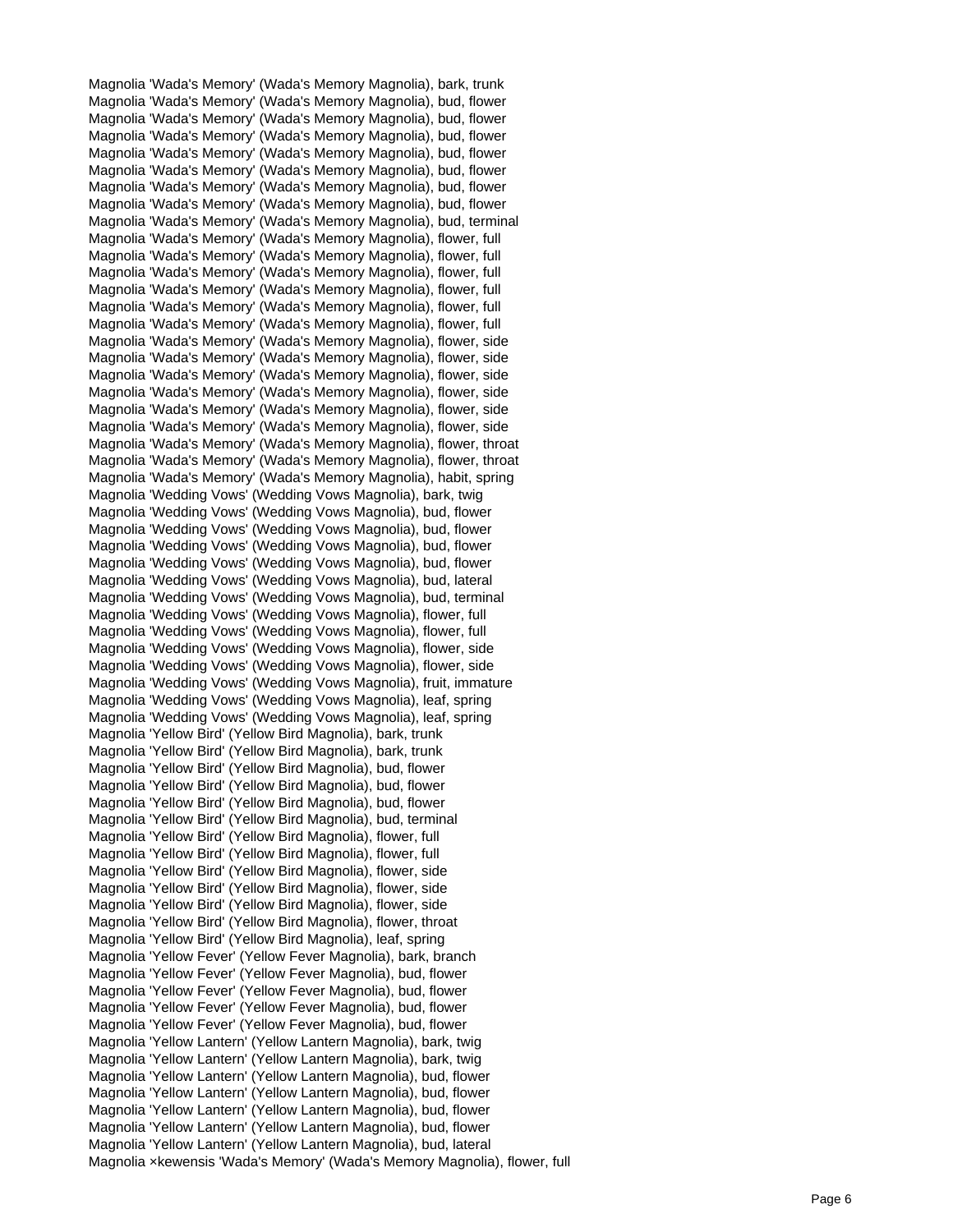Magnolia ×kewensis 'Wada's Memory' (Wada's Memory Magnolia), habit, spring Magnolia ×loebneri 'Ballerina' (Ballerina Loebner's Magnolia), flower, full Magnolia ×loebneri 'Leonard Messel' (Leonard Messel Loebner's Magnolia), bark, mature Magnolia ×loebneri 'Leonard Messel' (Leonard Messel Loebner's Magnolia), bark, twig Magnolia ×loebneri 'Leonard Messel' (Leonard Messel Loebner's Magnolia), bark, twig Magnolia ×loebneri 'Leonard Messel' (Leonard Messel Loebner's Magnolia), bud, flower Magnolia ×loebneri 'Leonard Messel' (Leonard Messel Loebner's Magnolia), bud, flower Magnolia ×loebneri 'Leonard Messel' (Leonard Messel Loebner's Magnolia), bud, flower Magnolia ×loebneri 'Leonard Messel' (Leonard Messel Loebner's Magnolia), flower, full Magnolia ×loebneri 'Leonard Messel' (Leonard Messel Loebner's Magnolia), flower, full Magnolia ×loebneri 'Leonard Messel' (Leonard Messel Loebner's Magnolia), flower, full Magnolia ×loebneri 'Leonard Messel' (Leonard Messel Loebner's Magnolia), flower, full Magnolia ×loebneri 'Leonard Messel' (Leonard Messel Loebner's Magnolia), flower, full Magnolia ×loebneri 'Leonard Messel' (Leonard Messel Loebner's Magnolia), flower, side Magnolia ×loebneri 'Leonard Messel' (Leonard Messel Loebner's Magnolia), flower, side Magnolia ×loebneri 'Leonard Messel' (Leonard Messel Loebner's Magnolia), flower, side Magnolia ×loebneri 'Leonard Messel' (Leonard Messel Loebner's Magnolia), flower, throat Magnolia ×loebneri 'Leonard Messel' (Leonard Messel Loebner's Magnolia), flower, throat Magnolia ×loebneri 'Leonard Messel' (Leonard Messel Loebner's Magnolia), habit, spring Magnolia ×loebneri 'Leonard Messel' (Leonard Messel Loebner's Magnolia), inflorescence Magnolia ×loebneri 'Leonard Messel' (Leonard Messel Loebner's Magnolia), inflorescence Magnolia ×loebneri 'Leonard Messel' (Leonard Messel Loebner's Magnolia), inflorescence Magnolia ×loebneri 'Leonard Messel' (Leonard Messel Loebner's Magnolia), leaf, new Magnolia ×loebneri 'Merrill' (Merrill Loebner's Magnolia), bark, branch Magnolia ×loebneri 'Merrill (Merrill Loebner's Magnolia), bark, branch Magnolia ×loebneri 'Merrill' (Merrill Loebner's Magnolia), bark, mature Magnolia ×loebneri 'Merrill (Merrill Loebner's Magnolia), bark, trunk Magnolia ×loebneri 'Merrill' (Merrill Loebner's Magnolia), bark, twig Magnolia ×loebneri 'Merrill (Merrill Loebner's Magnolia), bark, twig Magnolia ×loebneri 'Merrill' (Merrill Loebner's Magnolia), bark, twig Magnolia ×loebneri 'Merrill' (Merrill Loebner's Magnolia), bud, flower Magnolia ×loebneri 'Merrill' (Merrill Loebner's Magnolia), bud, flower Magnolia ×loebneri 'Merrill' (Merrill Loebner's Magnolia), bud, flower Magnolia ×loebneri 'Merrill' (Merrill Loebner's Magnolia), bud, flower Magnolia ×loebneri 'Merrill' (Merrill Loebner's Magnolia), bud, flower Magnolia ×loebneri 'Merrill' (Merrill Loebner's Magnolia), bud, flower Magnolia ×loebneri 'Merrill' (Merrill Loebner's Magnolia), bud, flower Magnolia ×loebneri 'Merrill' (Merrill Loebner's Magnolia), bud, flower Magnolia ×loebneri 'Merrill' (Merrill Loebner's Magnolia), bud, flower Magnolia ×loebneri 'Merrill' (Merrill Loebner's Magnolia), bud, flower Magnolia ×loebneri 'Merrill' (Merrill Loebner's Magnolia), bud, flower Magnolia ×loebneri 'Merrill' (Merrill Loebner's Magnolia), bud, flower Magnolia ×loebneri 'Merrill' (Merrill Loebner's Magnolia), bud, flower Magnolia ×loebneri 'Merrill' (Merrill Loebner's Magnolia), bud, flower Magnolia ×loebneri 'Merrill' (Merrill Loebner's Magnolia), bud, flower Magnolia ×loebneri 'Merrill' (Merrill Loebner's Magnolia), bud, flower Magnolia ×loebneri 'Merrill' (Merrill Loebner's Magnolia), bud, flower Magnolia ×loebneri 'Merrill' (Merrill Loebner's Magnolia), bud, flower Magnolia ×loebneri 'Merrill' (Merrill Loebner's Magnolia), bud, flower Magnolia ×loebneri 'Merrill' (Merrill Loebner's Magnolia), bud, flower Magnolia ×loebneri 'Merrill' (Merrill Loebner's Magnolia), bud, terminal Magnolia ×loebneri 'Merrill' (Merrill Loebner's Magnolia), bud, terminal Magnolia ×loebneri 'Merril' (Merrill Loebner's Magnolia), flower, full Magnolia ×loebneri 'Merrill (Merrill Loebner's Magnolia), flower, full Magnolia ×loebneri 'Merrill (Merrill Loebner's Magnolia), flower, full Magnolia ×loebneri 'Merrill (Merrill Loebner's Magnolia), flower, full Magnolia ×loebneri 'Merrill' (Merrill Loebner's Magnolia), flower, full Magnolia ×loebneri 'Merrill' (Merrill Loebner's Magnolia), flower, full Magnolia ×loebneri 'Merrill' (Merrill Loebner's Magnolia), flower, full Magnolia ×loebneri 'Merrill (Merrill Loebner's Magnolia), flower, side Magnolia ×loebneri 'Merril' (Merrill Loebner's Magnolia), flower, side Magnolia ×loebneri 'Merrill (Merrill Loebner's Magnolia), flower, throat Magnolia ×loebneri 'Merrill (Merrill Loebner's Magnolia), flower, throat Magnolia ×loebneri 'Merrill' (Merrill Loebner's Magnolia), habit, spring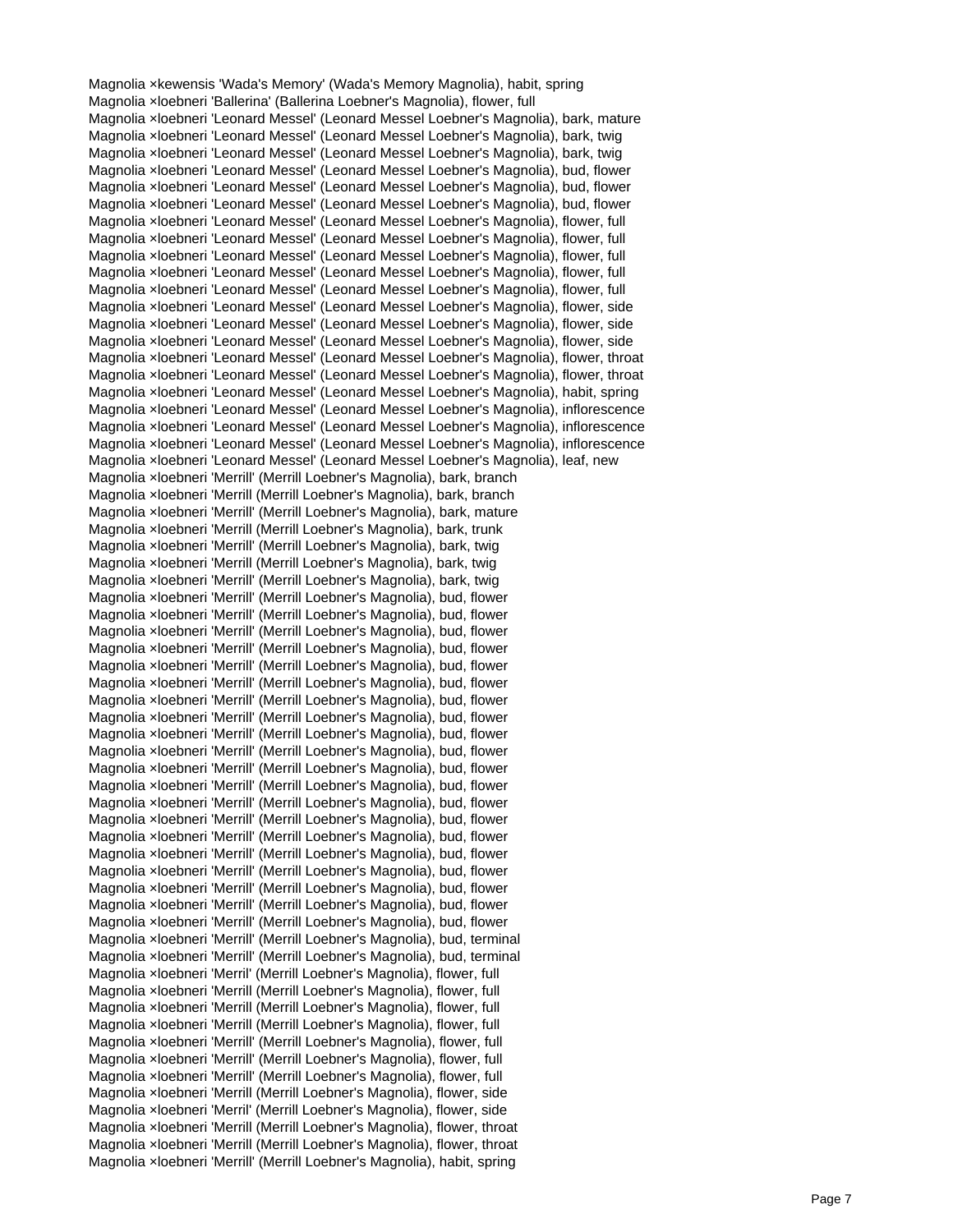Magnolia ×loebneri 'Merrill' (Merrill Loebner's Magnolia), habit, spring Magnolia ×loebneri 'Merrill' (Merrill Loebner's Magnolia), inflorescence Magnolia ×loebneri 'Merrill (Merrill Loebner's Magnolia), leaf, spring Magnolia ×loebneri 'Powder Puff' (Powder Puff Loebner's Magnolia), flower, full Magnolia ×loebneri 'Powder Puff' (Powder Puff Loebner's Magnolia), flower, full Magnolia ×loebneri 'Powder Puff' (Powder Puff Loebner's Magnolia), habit, spring Magnolia ×proctoriana (Proctor's Magnolia), bark, mature Magnolia ×proctoriana (Proctor's Magnolia), bark, trunk Magnolia ×proctoriana (Proctor's Magnolia), bark, trunk Magnolia ×proctoriana (Proctor's Magnolia), bark, twig Magnolia ×proctoriana (Proctor's Magnolia), bud, flower Magnolia ×proctoriana (Proctor's Magnolia), habit, spring Magnolia ×proctoriana (Proctor's Magnolia), bud, flower Magnolia ×proctoriana (Proctor's Magnolia), bud, flower Magnolia ×proctoriana (Proctor's Magnolia), bud, flower Magnolia ×proctoriana (Proctor's Magnolia), bud, vegetative Magnolia ×proctoriana (Proctor's Magnolia), flower, full Magnolia ×proctoriana (Proctor's Magnolia), flower, full Magnolia ×proctoriana (Proctor's Magnolia), flower, full Magnolia ×proctoriana (Proctor's Magnolia), flower, full Magnolia ×proctoriana (Proctor's Magnolia), flower, full Magnolia ×proctoriana (Proctor's Magnolia), flower, full Magnolia ×proctoriana (Proctor's Magnolia), flower, past Magnolia ×proctoriana (Proctor's Magnolia), flower, side Magnolia ×proctoriana (Proctor's Magnolia), flower, side Magnolia ×proctoriana (Proctor's Magnolia), flower, side Magnolia ×proctoriana (Proctor's Magnolia), flower, side Magnolia ×proctoriana (Proctor's Magnolia), flower, side Magnolia ×proctoriana (Proctor's Magnolia), flower, side Magnolia ×proctoriana (Proctor's Magnolia), flower, side Magnolia ×proctoriana (Proctor's Magnolia), flower, side Magnolia ×proctoriana (Proctor's Magnolia), flower, side Magnolia ×proctoriana (Proctor's Magnolia), flower, side Magnolia ×proctoriana (Proctor's Magnolia), flower, side Magnolia ×proctoriana (Proctor's Magnolia), flower, side Magnolia ×proctoriana (Proctor's Magnolia), fruit, immature Magnolia ×proctoriana (Proctor's Magnolia), fruit, immature Magnolia ×proctoriana (Proctor's Magnolia), habit, spring Magnolia ×proctoriana (Proctor's Magnolia), habit, spring Magnolia ×proctoriana (Proctor's Magnolia), habit, summer Magnolia ×proctoriana (Proctor's Magnolia), habit, summer Magnolia ×proctoriana (Proctor's Magnolia), inflorescence Magnolia ×proctoriana (Proctor's Magnolia), leaf, summer Magnolia ×proctoriana (Proctor's Magnolia), leaf, summer Magnolia ×proctoriana (Proctor's Magnolia), leaf, summer Magnolia ×soulangeana 'Alexandrina' (Alexandrina Saucer Magnolia), bud, flower Magnolia ×soulangeana 'Alexandrina' (Alexandrina Saucer Magnolia), bud, flower Magnolia ×soulangeana 'Alexandrina' (Alexandrina Saucer Magnolia), bud, flower Magnolia ×soulangeana 'Alexandrina' (Alexandrina Saucer Magnolia), bud, flower Magnolia ×soulangeana 'Alexandrina' (Alexandrina Saucer Magnolia), bud, flower Magnolia ×soulangeana 'Barrington Belle' (Barrington Belle Saucer Magnolia), bark, branch Magnolia ×soulangeana 'Barrington Belle' (Barrington Belle Saucer Magnolia), bark, branch Magnolia ×soulangeana 'Barrington Belle' (Barrington Belle Saucer Magnolia), bark, mature Magnolia ×soulangeana 'Barrington Belle' (Barrington Belle Saucer Magnolia), bud, flower Magnolia ×soulangeana 'Barrington Belle' (Barrington Belle Saucer Magnolia), bud, flower Magnolia ×soulangeana 'Barrington Belle' (Barrington Belle Saucer Magnolia), bud, flower Magnolia ×soulangeana 'Barrington Belle' (Barrington Belle Saucer Magnolia), bud, flower Magnolia ×soulangeana 'Barrington Belle' (Barrington Belle Saucer Magnolia), bud, flower Magnolia ×soulangeana 'Barrington Belle' (Barrington Belle Saucer Magnolia), bud, flower Magnolia ×soulangeana 'Barrington Belle' (Barrington Belle Saucer Magnolia), bud, flower Magnolia ×soulangeana 'Barrington Belle' (Barrington Belle Saucer Magnolia), bud, flower Magnolia ×soulangeana 'Barrington Belle' (Barrington Belle Saucer Magnolia), bud, terminal Magnolia ×soulangeana 'Barrington Belle' (Barrington Belle Saucer Magnolia), flower, full Magnolia ×soulangeana 'Barrington Belle' (Barrington Belle Saucer Magnolia), flower, side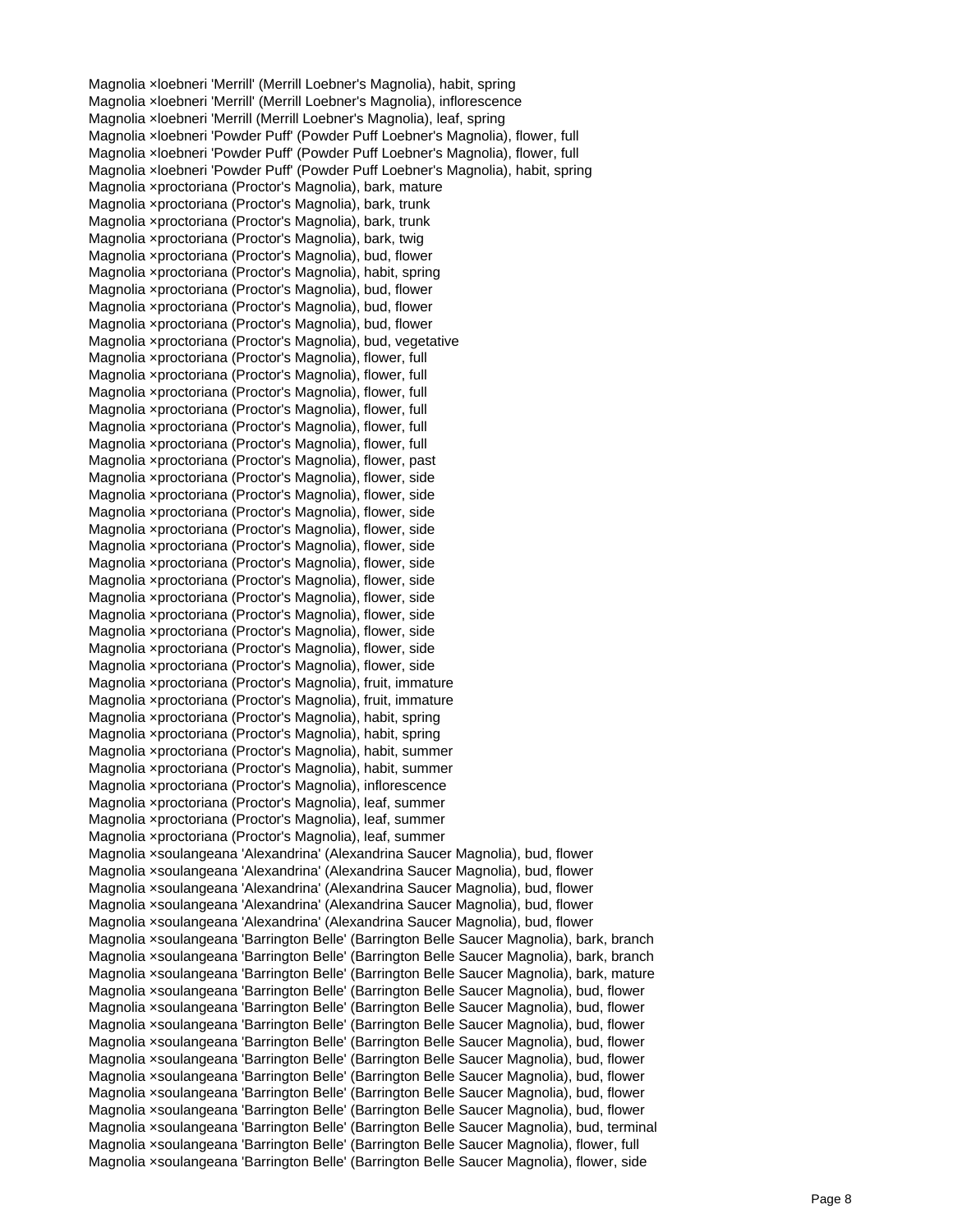Magnolia ×soulangeana 'Barrington Belle' (Barrington Belle Saucer Magnolia), flower, side Magnolia ×soulangeana 'Barrington Belle' (Barrington Belle Saucer Magnolia), flower, side Magnolia ×soulangeana 'Barrington Belle' (Barrington Belle Saucer Magnolia), flower, side Magnolia ×soulangeana 'Barrington Belle' (Barrington Belle Saucer Magnolia), flower, side Magnolia ×soulangeana 'Barrington Belle' (Barrington Belle Saucer Magnolia), flower, side Magnolia ×soulangeana 'Barrington Belle' (Barrington Belle Saucer Magnolia), fruit, immature Magnolia ×soulangeana 'Barrington Belle' (Barrington Belle Saucer Magnolia), habit, spring Magnolia ×soulangeana 'Barrington Belle' (Barrington Belle Saucer Magnolia), habit, spring Magnolia ×soulangeana 'Barrington Belle' (Barrington Belle Saucer Magnolia), habit, summer Magnolia ×soulangeana 'Barrington Belle' (Barrington Belle Saucer Magnolia), leaf, summer Magnolia ×soulangeana 'Lennei' (Lenne Saucer Magnolia), bark, branch Magnolia ×soulangeana 'Lennei' (Lenne Saucer Magnolia), bark, branch Magnolia ×soulangeana 'Lennei' (Lenne Saucer Magnolia), bark, mature Magnolia ×soulangeana 'Lennei' (Lenne Saucer Magnolia), bark, trunk Magnolia ×soulangeana 'Lennei' (Lenne Saucer Magnolia), bark, trunk Magnolia ×soulangeana 'Lennei' (Lenne Saucer Magnolia), bark, trunk Magnolia ×soulangeana 'Lennei' (Lenne Saucer Magnolia), bark, twig Magnolia ×soulangeana 'Lennei' (Lenne Saucer Magnolia), bark, twig Magnolia ×soulangeana 'Lennei' (Lenne Saucer Magnolia), bud, flower Magnolia ×soulangeana 'Lennei' (Lenne Saucer Magnolia), bud, flower Magnolia ×soulangeana 'Lennei' (Lenne Saucer Magnolia), bud, flower Magnolia ×soulangeana 'Lennei' (Lenne Saucer Magnolia), bud, flower Magnolia ×soulangeana 'Lennei' (Lenne Saucer Magnolia), bud, flower Magnolia ×soulangeana 'Lennei' (Lenne Saucer Magnolia), bud, flower Magnolia ×soulangeana 'Lennei' (Lenne Saucer Magnolia), bud, flower Magnolia ×soulangeana 'Lennei' (Lenne Saucer Magnolia), bud, flower Magnolia ×soulangeana 'Lennei' (Lenne Saucer Magnolia), bud, flower Magnolia ×soulangeana 'Lennei' (Lenne Saucer Magnolia), bud, flower Magnolia ×soulangeana 'Lennei' (Lenne Saucer Magnolia), bud, leaf Magnolia ×soulangeana 'Lennei' (Lenne Saucer Magnolia), bud, terminal Magnolia ×soulangeana 'Lennei' (Lenne Saucer Magnolia), flower, full Magnolia ×soulangeana 'Lennei' (Lenne Saucer Magnolia), flower, full Magnolia ×soulangeana 'Lennei' (Lenne Saucer Magnolia), flower, full Magnolia ×soulangeana 'Lennei' (Lenne Saucer Magnolia), flower, full Magnolia ×soulangeana 'Lennei' (Lenne Saucer Magnolia), flower, full Magnolia ×soulangeana 'Lennei' (Lenne Saucer Magnolia), flower, side Magnolia ×soulangeana 'Lennei' (Lenne Saucer Magnolia), flower, side Magnolia ×soulangeana 'Lennei' (Lenne Saucer Magnolia), flower, side Magnolia ×soulangeana 'Lennei' (Lenne Saucer Magnolia), flower, side Magnolia ×soulangeana 'Lennei' (Lenne Saucer Magnolia), flower, side Magnolia ×soulangeana 'Lennei' (Lenne Saucer Magnolia), fruit, immature Magnolia ×soulangeana 'Lennei' (Lenne Saucer Magnolia), habit, spring Magnolia ×soulangeana 'Lennei' (Lenne Saucer Magnolia), habit, spring Magnolia ×soulangeana 'Lennei' (Lenne Saucer Magnolia), habit, spring Magnolia ×soulangeana 'Lennei' (Lenne Saucer Magnolia), habit, summer Magnolia ×soulangeana 'Lennei' (Lenne Saucer Magnolia), inflorescence Magnolia ×soulangeana 'Lennei' (Lenne Saucer Magnolia), leaf, spring Magnolia ×soulangeana 'Lennei' (Lenne Saucer Magnolia), leaf, summer Magnolia ×soulangeana 'Lennei' (Lenne Saucer Magnolia), bark, mature Magnolia ×soulangeana 'Liliputin' (Liliputin Saucer Magnolia), bud, flower Magnolia ×soulangeana 'Liliputin' (Liliputin Saucer Magnolia), bud, flower Magnolia ×soulangeana 'Liliputin' (Liliputin Saucer Magnolia), bud, flower Magnolia ×soulangeana 'Liliputin' (Liliputin Saucer Magnolia), bud, flower Magnolia ×soulangeana 'Liliputin' (Liliputin Saucer Magnolia), bud, flower Magnolia ×soulangeana 'Liliputin' (Liliputin Saucer Magnolia), flower, full Magnolia ×soulangeana 'Liliputin' (Liliputin Saucer Magnolia), flower, full Magnolia ×soulangeana 'Liliputin' (Liliputin Saucer Magnolia), flower, full Magnolia ×soulangeana 'Liliputin' (Liliputin Saucer Magnolia), flower, full Magnolia ×soulangeana 'Liliputin' (Liliputin Saucer Magnolia), flower, side Magnolia ×soulangeana 'Liliputin' (Liliputin Saucer Magnolia), flower, side Magnolia ×soulangeana 'Liliputin' (Liliputin Saucer Magnolia), flower, side Magnolia ×soulangeana 'Sundew' (Sundew Saucer Magnolia), flower, throat Magnolia ×soulangeana 'Sundew' (Sundew Saucer Magnolia), habit, spring Magnolia ×soulangeana (Saucer Magnolia), bark, branch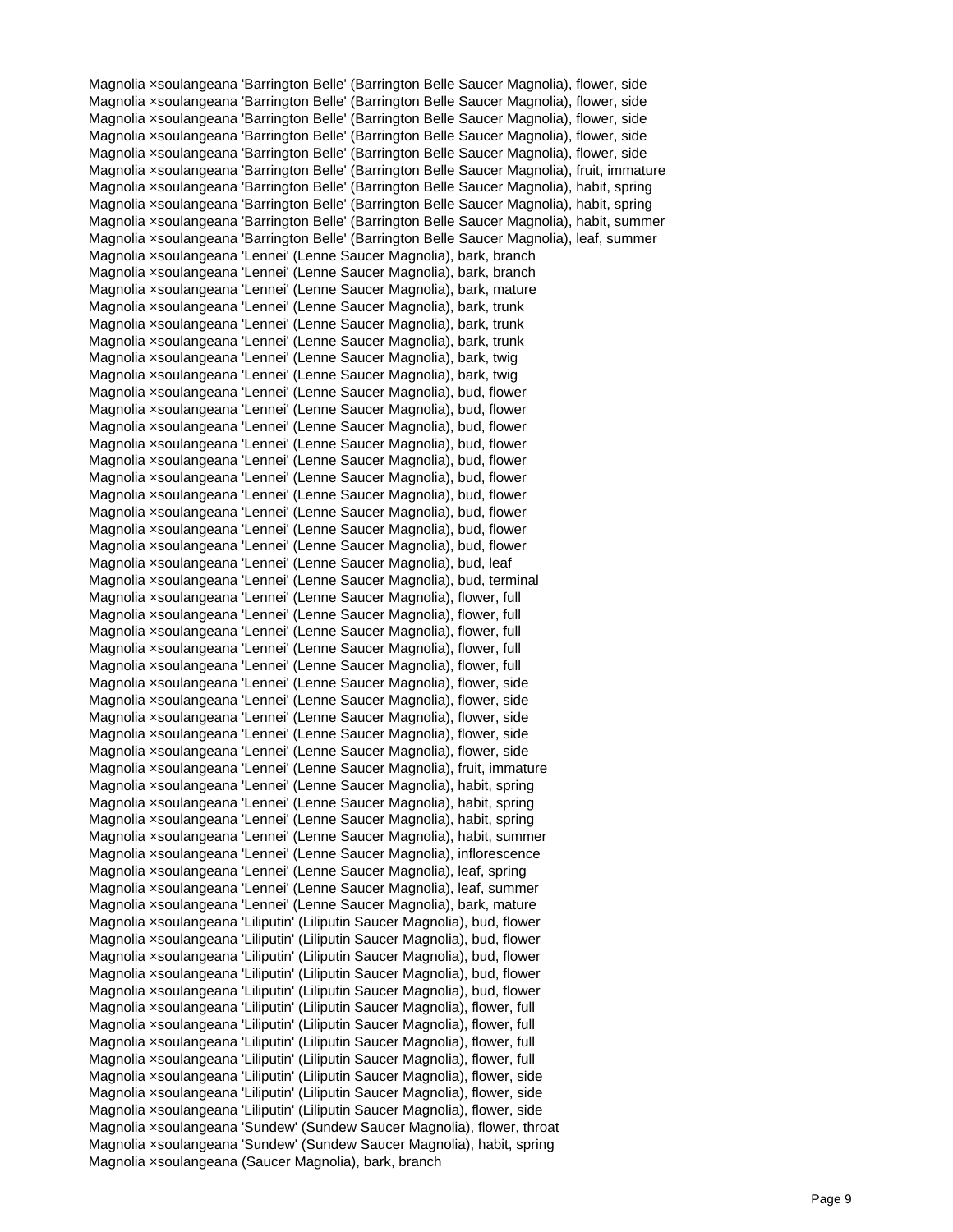Magnolia ×soulangeana (Saucer Magnolia), bark, twig Magnolia ×soulangeana (Saucer Magnolia), bud, flower Magnolia ×soulangeana (Saucer Magnolia), bud, flower Magnolia ×soulangeana (Saucer Magnolia), bud, flower Magnolia ×soulangeana (Saucer Magnolia), bud, flower Magnolia ×soulangeana (Saucer Magnolia), bud, flower Magnolia ×soulangeana (Saucer Magnolia), bud, flower Magnolia ×soulangeana (Saucer Magnolia), bud, flower Magnolia ×soulangeana (Saucer Magnolia), bud, flower Magnolia ×soulangeana (Saucer Magnolia), bud, flower Magnolia ×soulangeana (Saucer Magnolia), bud, flower Magnolia ×soulangeana (Saucer Magnolia), flower, back Magnolia ×soulangeana (Saucer Magnolia), flower, back Magnolia ×soulangeana (Saucer Magnolia), flower, back Magnolia ×soulangeana (Saucer Magnolia), flower, full Magnolia ×soulangeana (Saucer Magnolia), flower, full Magnolia ×soulangeana (Saucer Magnolia), flower, full Magnolia ×soulangeana (Saucer Magnolia), flower, full Magnolia ×soulangeana (Saucer Magnolia), flower, full Magnolia ×soulangeana (Saucer Magnolia), flower, full Magnolia ×soulangeana (Saucer Magnolia), flower, full Magnolia ×soulangeana (Saucer Magnolia), flower, full Magnolia ×soulangeana (Saucer Magnolia), flower, full Magnolia ×soulangeana (Saucer Magnolia), flower, full Magnolia ×soulangeana (Saucer Magnolia), flower, full Magnolia ×soulangeana (Saucer Magnolia), flower, full Magnolia ×soulangeana (Saucer Magnolia), flower, side Magnolia ×soulangeana (Saucer Magnolia), flower, side Magnolia ×soulangeana (Saucer Magnolia), flower, side Magnolia ×soulangeana (Saucer Magnolia), flower, side Magnolia ×soulangeana (Saucer Magnolia), flower, side Magnolia ×soulangeana (Saucer Magnolia), flower, side Magnolia ×soulangeana (Saucer Magnolia), flower, side Magnolia ×soulangeana (Saucer Magnolia), fruit, immature Magnolia ×soulangeana (Saucer Magnolia), habit, fall Magnolia ×soulangeana (Saucer Magnolia), habit, spring Magnolia ×soulangeana (Saucer Magnolia), habit, spring Magnolia ×soulangeana (Saucer Magnolia), habit, spring Magnolia ×soulangeana (Saucer Magnolia), habit, spring Magnolia ×soulangeana (Saucer Magnolia), inflorescence Magnolia ×soulangeana (Saucer Magnolia), inflorescence Magnolia ×soulangeana (Saucer Magnolia), inflorescence Magnolia ×soulangeana (Saucer Magnolia), inflorescence Magnolia ×soulangeana (Saucer Magnolia), inflorescence Magnolia ×soulangeana (Saucer Magnolia), inflorescence Magnolia ×soulangeana (Saucer Magnolia), leaf, fall Magnolia ×soulangeana (Saucer Magnolia), leaf, fall Magnolia ×soulangeana (Saucer Magnolia), leaf, fall Magnolia ×soulangeana (Saucer Magnolia), leaf, lower surface Magnolia ×soulangeana (Saucer Magnolia), leaf, lower surface Magnolia ×soulangeana (Saucer Magnolia), leaf, upper surface Magnolia acuminata var. subcordata 'Miss Honeybee' (Miss Honeybee Yellow Cucumber-tree), bud, flower Magnolia acuminata var. subcordata 'Miss Honeybee' (Miss Honeybee Yellow Cucumber-tree), flower, full Magnolia acuminata var. subcordata 'Miss Honeybee' (Miss Honeybee Yellow Cucumber-tree), flower, full Magnolia acuminata var. subcordata 'Miss Honeybee' (Miss Honeybee Yellow Cucumber-tree), flower, full Magnolia acuminata var. subcordata 'Miss Honeybee' (Miss Honeybee Yellow Cucumber-tree), flower, side Magnolia acuminata var. subcordata 'Miss Honeybee' (Miss Honeybee Yellow Cucumber-tree), flower, side Magnolia acuminata var. subcordata 'Miss Honeybee' (Miss Honeybee Yellow Cucumber-tree), fruit, immature Magnolia acuminata var. subcordata 'Miss Honeybee' (Miss Honeybee Yellow Cucumber-tree), fruit, immature Magnolia cordata (Yellow Magnolia), bark, trunk Magnolia cordata (Yellow Magnolia), bark, twig Magnolia cordata (Yellow Magnolia), bud, terminal Magnolia cordata (Yellow Magnolia), bud, terminal Magnolia cordata (Yellow Magnolia), bud, terminal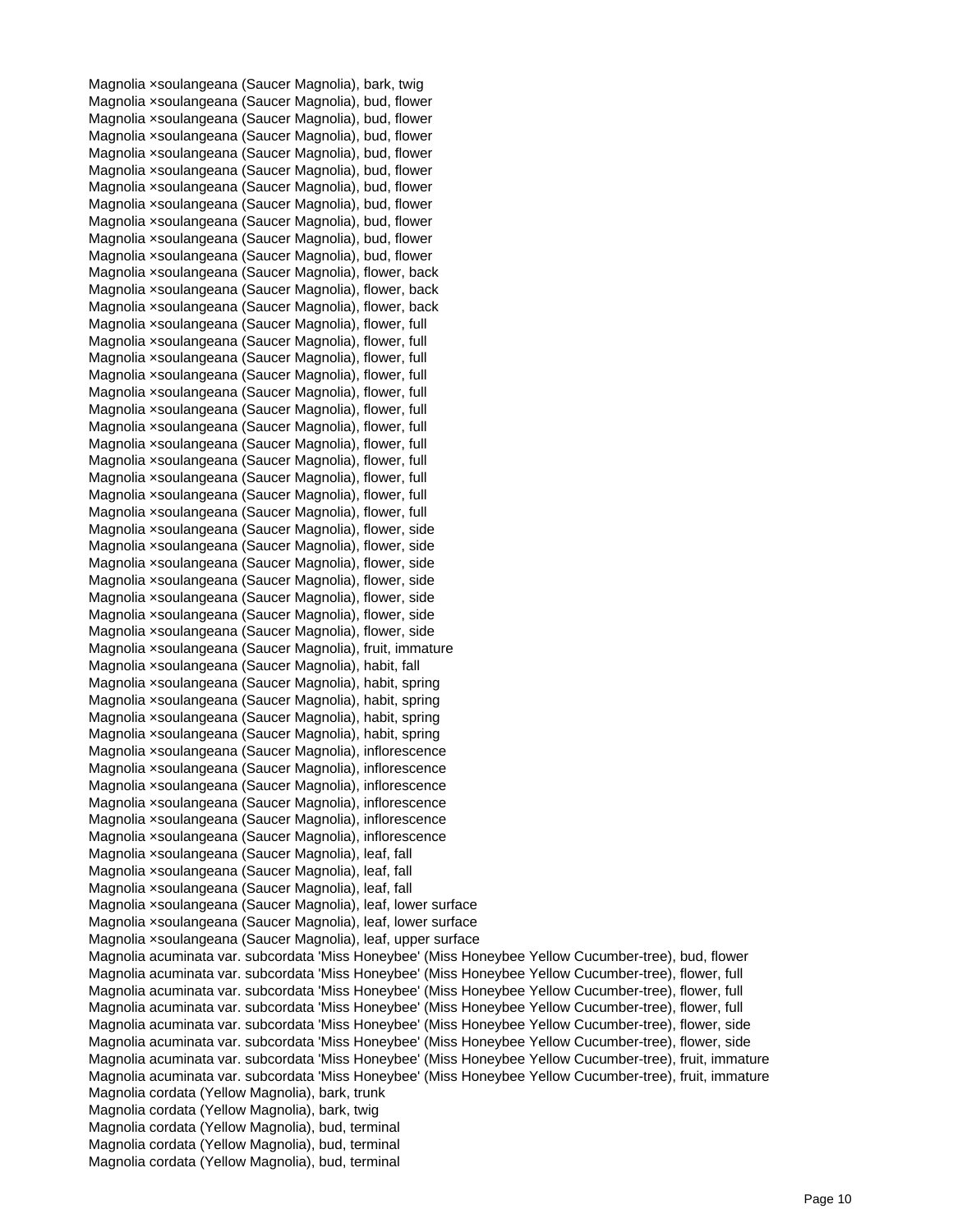Magnolia acuminata (Cucumber-tree), bark, branch Magnolia acuminata (Cucumber-tree), bark, mature Magnolia acuminata (Cucumber-tree), bark, mature Magnolia acuminata (Cucumber-tree), bark, mature Magnolia acuminata (Cucumber-tree), bark, trunk Magnolia acuminata (Cucumber-tree), bark, trunk Magnolia acuminata (Cucumber-tree), bark, trunk Magnolia acuminata (Cucumber-tree), bark, trunk Magnolia acuminata (Cucumber-tree), bark, twig Magnolia acuminata (Cucumber-tree), bark, twig Magnolia acuminata (Cucumber-tree), bark, twig Magnolia acuminata (Cucumber-tree), bud, flower Magnolia acuminata (Cucumber-tree), bud, flower Magnolia acuminata (Cucumber-tree), bud, flower Magnolia acuminata (Cucumber-tree), bud, flower Magnolia acuminata (Cucumber-tree), bud, flower Magnolia acuminata (Cucumber-tree), bud, lateral Magnolia acuminata (Cucumber-tree), bud, lateral Magnolia acuminata (Cucumber-tree), bud, terminal Magnolia acuminata (Cucumber-tree), bud, terminal Magnolia acuminata (Cucumber-tree), bud, terminal Magnolia acuminata (Cucumber-tree), bud, terminal Magnolia acuminata (Cucumber-tree), bud, terminal Magnolia acuminata (Cucumber-tree), flower, full Magnolia acuminata (Cucumber-tree), flower, side Magnolia acuminata (Cucumber-tree), flower, side Magnolia acuminata (Cucumber-tree), flower, side Magnolia acuminata (Cucumber-tree), flower, side Magnolia acuminata (Cucumber-tree), flower, side Magnolia acuminata (Cucumber-tree), flower, side Magnolia acuminata (Cucumber-tree), flower, throat Magnolia acuminata (Cucumber-tree), fruit, mature Magnolia acuminata (Cucumber-tree), fruit, mature Magnolia acuminata (Cucumber-tree), fruit, mature Magnolia acuminata (Cucumber-tree), fruit, mature Magnolia acuminata (Cucumber-tree), fruit, mature Magnolia acuminata (Cucumber-tree), habit, fall Magnolia acuminata (Cucumber-tree), habit, spring Magnolia acuminata (Cucumber-tree), habit, spring Magnolia acuminata (Cucumber-tree), habit, summer Magnolia acuminata (Cucumber-tree), infructescence Magnolia acuminata (Cucumber-tree), infructescence Magnolia acuminata (Cucumber-tree), leaf, scar Magnolia acuminata (Cucumber-tree), leaf, spring Magnolia ashei (Ashe's Magnolia), bark, trunk Magnolia ashei (Ashe's Magnolia), bark, trunk Magnolia ashei (Ashe's Magnolia), bark, twig Magnolia ashei (Ashe's Magnolia), bud, flower Magnolia ashei (Ashe's Magnolia), bud, flower Magnolia ashei (Ashe's Magnolia), bud, flower Magnolia ashei (Ashe's Magnolia), bud, flower Magnolia ashei (Ashe's Magnolia), bud, terminal Magnolia ashei (Ashe's Magnolia), bud, terminal Magnolia ashei (Ashe's Magnolia), bud, terminal Magnolia ashei (Ashe's Magnolia), bud, terminal Magnolia ashei (Ashe's Magnolia), bud, terminal Magnolia ashei (Ashe's Magnolia), bud, terminal Magnolia ashei (Ashe's Magnolia), bud, terminal Magnolia ashei (Ashe's Magnolia), flower, side Magnolia ashei (Ashe's Magnolia), flower, side Magnolia ashei (Ashe's Magnolia), flower, throat Magnolia ashei (Ashe's Magnolia), flower, throat Magnolia ashei (Ashe's Magnolia), flower, throat Magnolia ashei (Ashe's Magnolia), flower, full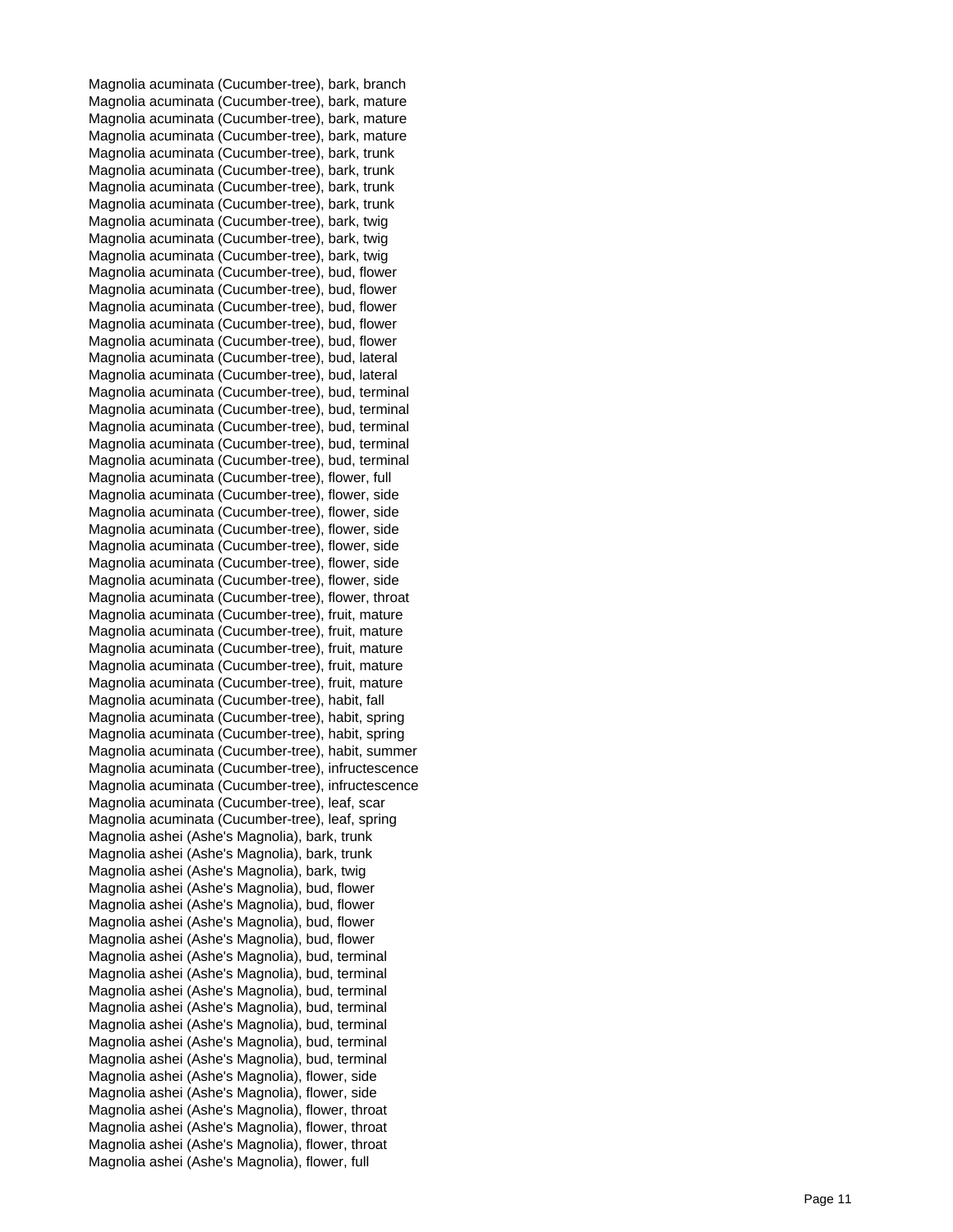Magnolia ashei (Ashe's Magnolia), habit, spring Magnolia ashei (Ashe's Magnolia), leaf, lower surface Magnolia ashei (Ashe's Magnolia), leaf, scar Magnolia ashei (Ashe's Magnolia), leaf, spring Magnolia biondii (Chinese Willow-leaved Magnolia), bark, branch Magnolia biondii (Chinese Willow-leaved Magnolia), bark, trunk Magnolia biondii (Chinese Willow-leaved Magnolia), bark, trunk Magnolia biondii (Chinese Willow-leaved Magnolia), bark, twig Magnolia biondii (Chinese Willow-leaved Magnolia), bark, twig Magnolia biondii (Chinese Willow-leaved Magnolia), habit, fall Magnolia biondii (Chinese Willow-leaved Magnolia), habit, spring Magnolia biondii (Chinese Willow-leaved Magnolia), leaf, spring Magnolia cylindrica (Cylindrical Magnolia), flower, full Magnolia cylindrica (Cylindrical Magnolia), flower, side Magnolia cylindrica (Cylindrical Magnolia), inflorescence Magnolia denudata 'Forrest's Pink' (Forrest's Pink Yulan Magnolia), bud, flower Magnolia denudata 'Forrest's Pink' (Forrest's Pink Yulan Magnolia), bud, terminal Magnolia denudata 'Forrest's Pink' (Forrest's Pink Yulan Magnolia), bud, terminal Magnolia denudata 'Forrest's Pink' (Forrest's Pink Yulan Magnolia), bud, terminal Magnolia denudata 'Forrest's Pink' (Forrest's Pink Yulan Magnolia), habit, winter Magnolia denudata 'Forrest's Pink' (Forrest's Pink Yulan Magnolia), leaf, summer Magnolia denudata (Yulan Magnolia), bark, branch Magnolia denudata (Yulan Magnolia), bark, branch Magnolia denudata (Yulan Magnolia), bark, branch Magnolia denudata (Yulan Magnolia), bark, branch Magnolia denudata (Yulan Magnolia), bark, mature Magnolia denudata (Yulan Magnolia), bark, mature Magnolia denudata (Yulan Magnolia), bark, twig Magnolia denudata (Yulan Magnolia), bark, twig Magnolia denudata (Yulan Magnolia), bark, twig Magnolia denudata (Yulan Magnolia), bark, twig Magnolia denudata (Yulan Magnolia), bud, flower Magnolia denudata (Yulan Magnolia), bud, flower Magnolia denudata (Yulan Magnolia), bud, flower Magnolia denudata (Yulan Magnolia), bud, flower Magnolia denudata (Yulan Magnolia), bud, flower Magnolia denudata (Yulan Magnolia), bud, lateral Magnolia denudata (Yulan Magnolia), bud, terminal Magnolia denudata (Yulan Magnolia), bud, vegetative Magnolia denudata (Yulan Magnolia), bud, vegetative Magnolia denudata (Yulan Magnolia), flower, full Magnolia denudata (Yulan Magnolia), flower, full Magnolia denudata (Yulan Magnolia), flower, side Magnolia denudata (Yulan Magnolia), flower, side Magnolia denudata (Yulan Magnolia), flower, side Magnolia denudata (Yulan Magnolia), flower, side Magnolia denudata (Yulan Magnolia), flower, throat Magnolia denudata (Yulan Magnolia), habit, fall Magnolia denudata (Yulan Magnolia), habit, summer Magnolia denudata (Yulan Magnolia), habit, summer Magnolia denudata (Yulan Magnolia), leaf, fall Magnolia denudata (Yulan Magnolia), leaf, fall Magnolia denudata (Yulan Magnolia), leaf, spring Magnolia denudata (Yulan Magnolia), leaf, summer Magnolia denudata (Yulan Magnolia), leaf, summer Magnolia globosa (Globe Magnolia), habit, spring Magnolia grandiflora 'Bracken's Brown Beauty (Bracken's Brown Beauty Southern Magnolia), bark, branch Magnolia grandiflora 'Bracken's Brown Beauty (Bracken's Brown Beauty Southern Magnolia), bark, mature Magnolia grandiflora 'Bracken's Brown Beauty (Bracken's Brown Beauty Southern Magnolia), fruit, immature Magnolia grandiflora 'Bracken's Brown Beauty (Bracken's Brown Beauty Southern Magnolia), fruit, immature Magnolia grandiflora 'Bracken's Brown Beauty (Bracken's Brown Beauty Southern Magnolia), fruit, immature Magnolia grandiflora 'Bracken's Brown Beauty (Bracken's Brown Beauty Southern Magnolia), habit, fall Magnolia grandiflora (Southern Magnolia), bark, branch Magnolia grandiflora (Southern Magnolia), bark, mature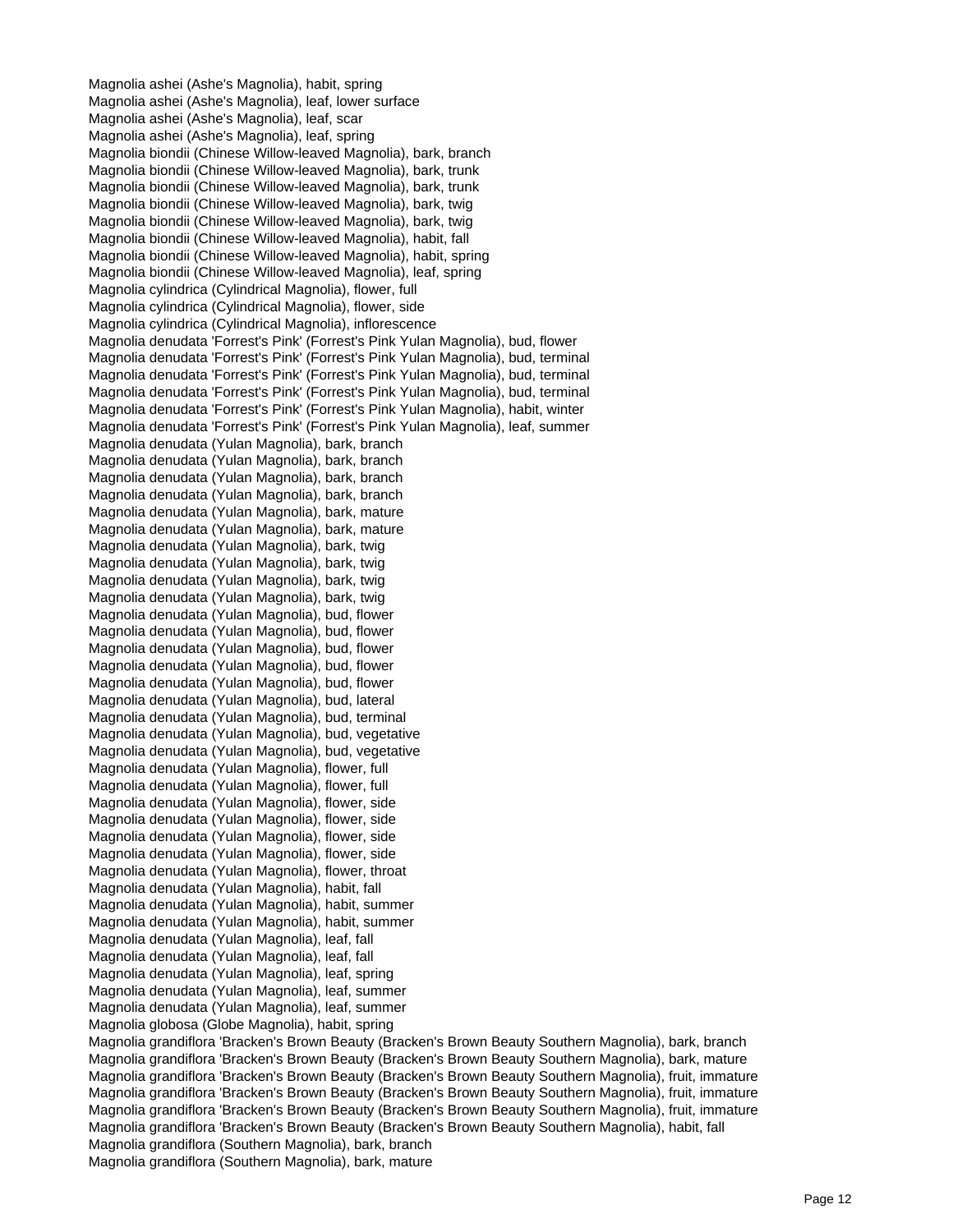Magnolia grandiflora (Southern Magnolia), bud, terminal Magnolia grandiflora (Southern Magnolia), bud, terminal Magnolia grandiflora (Southern Magnolia), fruit, immature Magnolia grandiflora (Southern Magnolia), fruit, immature Magnolia grandiflora (Southern Magnolia), fruit, immature Magnolia grandiflora (Southern Magnolia), fruit, mature Magnolia grandiflora (Southern Magnolia), habit, young Magnolia grandiflora (Southern Magnolia), leaf, lower surface Magnolia grandiflora (Southern Magnolia), leaf, upper surface Magnolia hypoleuca (Japanese White-barked Magnolia), bark, branch Magnolia hypoleuca (Japanese White-barked Magnolia), bark, mature Magnolia hypoleuca (Japanese White-barked Magnolia), bark, mature Magnolia hypoleuca (Japanese White-barked Magnolia), bark, twig Magnolia hypoleuca (Japanese White-barked Magnolia), bud, flower Magnolia hypoleuca (Japanese White-barked Magnolia), bud, terminal Magnolia hypoleuca (Japanese White-barked Magnolia), bud, terminal Magnolia hypoleuca (Japanese White-barked Magnolia), flower, side Magnolia hypoleuca (Japanese White-barked Magnolia), flower, throat Magnolia hypoleuca (Japanese White-barked Magnolia), flower, throat Magnolia hypoleuca (Japanese White-barked Magnolia), habit, spring Magnolia hypoleuca (Japanese White-barked Magnolia), habit, winter Magnolia hypoleuca (Japanese White-barked Magnolia), leaf, spring Magnolia hypoleuca (Japanese White-barked Magnolia), leaf, upper surface Magnolia kobus 'Morris Fragrant' (Morris Fragrant Japanese Magnolia), flower, full Magnolia kobus 'Morris Fragrant' (Morris Fragrant Japanese Magnolia), flower, full Magnolia kobus 'Morris Fragrant' (Morris Fragrant Japanese Magnolia), flower, full Magnolia kobus 'Morris Fragrant' (Morris Fragrant Japanese Magnolia), flower, full Magnolia kobus 'Morris Fragrant' (Morris Fragrant Japanese Magnolia), flower, full Magnolia kobus 'Morris Fragrant' (Morris Fragrant Japanese Magnolia), flower, full Magnolia kobus 'Morris Fragrant' (Morris Fragrant Japanese Magnolia), flower, side Magnolia kobus 'Morris Fragrant' (Morris Fragrant Japanese Magnolia), flower, side Magnolia kobus 'Morris Fragrant' (Morris Fragrant Japanese Magnolia), flower, side Magnolia kobus 'Morris Fragrant' (Morris Fragrant Japanese Magnolia), flower, throat Magnolia kobus 'Morris Fragrant' (Morris Fragrant Japanese Magnolia), inflorescence Magnolia kobus 'Morris Fragrant' (Morris Fragrant Japanese Magnolia), inflorescence Magnolia kobus 'Wada's Memory' (Wada's Memory Japanese Magnolia), bark, mature Magnolia kobus 'Wada's Memory' (Wada's Memory Japanese Magnolia), bark, twig Magnolia kobus 'Wada's Memory' (Wada's Memory Japanese Magnolia), flower, full Magnolia kobus 'Wada's Memory' (Wada's Memory Japanese Magnolia), flower, side Magnolia kobus 'Wada's Memory' (Wada's Memory Japanese Magnolia), flower, side Magnolia kobus 'Wada's Memory' (Wada's Memory Japanese Magnolia), flower, throat Magnolia kobus 'Wada's Memory' (Wada's Memory Japanese Magnolia), habit, spring Magnolia kobus var. borealis (Northern Japanese Magnolia), bark, branch Magnolia kobus var. borealis (Northern Japanese Magnolia), bark, branch Magnolia kobus var. borealis (Northern Japanese Magnolia), bark, branch Magnolia kobus var. borealis (Northern Japanese Magnolia), bark, mature Magnolia kobus var. borealis (Northern Japanese Magnolia), bark, mature Magnolia kobus var. borealis (Northern Japanese Magnolia), bark, trunk Magnolia kobus var. borealis (Northern Japanese Magnolia), bark, trunk Magnolia kobus var. borealis (Northern Japanese Magnolia), bark, twig Magnolia kobus var. borealis (Northern Japanese Magnolia), bark, twig Magnolia kobus var. borealis (Northern Japanese Magnolia), bud, flower Magnolia kobus var. borealis (Northern Japanese Magnolia), bud, flower Magnolia kobus var. borealis (Northern Japanese Magnolia), bud, flower Magnolia kobus var. borealis (Northern Japanese Magnolia), bud, flower Magnolia kobus var. borealis (Northern Japanese Magnolia), bud, flower Magnolia kobus var. borealis (Northern Japanese Magnolia), bud, flower Magnolia kobus var. borealis (Northern Japanese Magnolia), bud, flower Magnolia kobus var. borealis (Northern Japanese Magnolia), bud, flower Magnolia kobus var. borealis (Northern Japanese Magnolia), flower, back Magnolia kobus var. borealis (Northern Japanese Magnolia), flower, bud Magnolia kobus var. borealis (Northern Japanese Magnolia), flower, full Magnolia kobus var. borealis (Northern Japanese Magnolia), flower, full Magnolia kobus var. borealis (Northern Japanese Magnolia), flower, full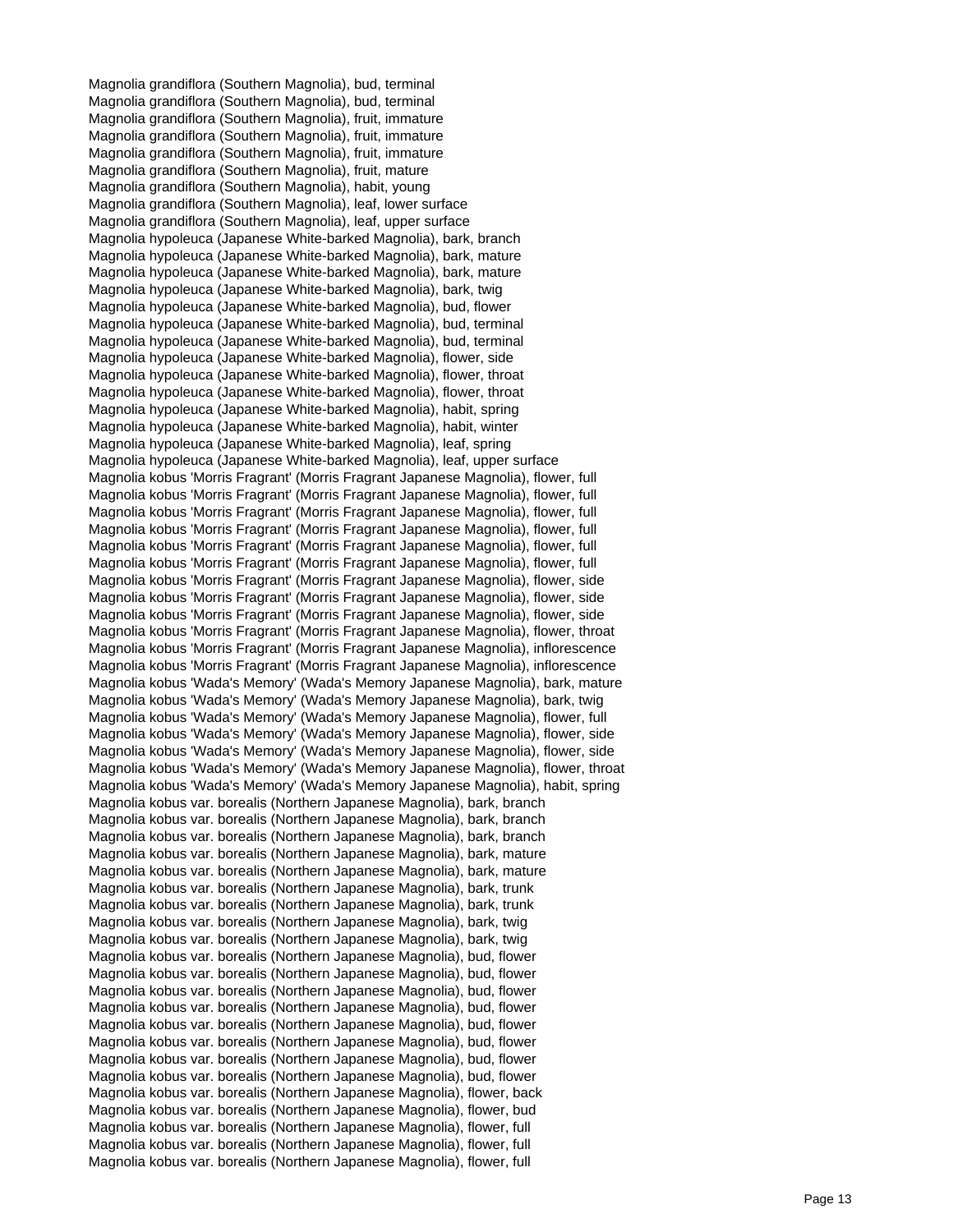Magnolia kobus var. borealis (Northern Japanese Magnolia), flower, full Magnolia kobus var. borealis (Northern Japanese Magnolia), flower, full Magnolia kobus var. borealis (Northern Japanese Magnolia), flower, full Magnolia kobus var. borealis (Northern Japanese Magnolia), flower, full Magnolia kobus var. borealis (Northern Japanese Magnolia), flower, full Magnolia kobus var. borealis (Northern Japanese Magnolia), flower, past Magnolia kobus var. borealis (Northern Japanese Magnolia), flower, past Magnolia kobus var. borealis (Northern Japanese Magnolia), flower, side Magnolia kobus var. borealis (Northern Japanese Magnolia), flower, side Magnolia kobus var. borealis (Northern Japanese Magnolia), flower, side Magnolia kobus var. borealis (Northern Japanese Magnolia), flower, side Magnolia kobus var. borealis (Northern Japanese Magnolia), flower, side Magnolia kobus var. borealis (Northern Japanese Magnolia), flower, side Magnolia kobus var. borealis (Northern Japanese Magnolia), flower, side Magnolia kobus var. borealis (Northern Japanese Magnolia), flower, side Magnolia kobus var. borealis (Northern Japanese Magnolia), flower, side Magnolia kobus var. borealis (Northern Japanese Magnolia), flower, throat Magnolia kobus var. borealis (Northern Japanese Magnolia), flower, throat Magnolia kobus var. borealis (Northern Japanese Magnolia), flower, throat Magnolia kobus var. borealis (Northern Japanese Magnolia), flower, throat Magnolia kobus var. borealis (Northern Japanese Magnolia), flower, throat Magnolia kobus var. borealis (Northern Japanese Magnolia), flower, throat Magnolia kobus var. borealis (Northern Japanese Magnolia), fruit, immature Magnolia kobus var. borealis (Northern Japanese Magnolia), fruit, immature Magnolia kobus var. borealis (Northern Japanese Magnolia), fruit, mature Magnolia kobus var. borealis (Northern Japanese Magnolia), habit, spring Magnolia kobus var. borealis (Northern Japanese Magnolia), habit, spring Magnolia kobus var. borealis (Northern Japanese Magnolia), habit, spring Magnolia kobus var. borealis (Northern Japanese Magnolia), habit, summer Magnolia kobus var. borealis (Northern Japanese Magnolia), leaf, spring Magnolia kobus var. borealis (Northern Japanese Magnolia), leaf, spring Magnolia kobus var. borealis (Northern Japanese Magnolia), leaf, spring Magnolia kobus var. borealis (Northern Japanese Magnolia), leaf, spring Magnolia kobus var. borealis (Northern Japanese Magnolia), leaf, summer Magnolia kobus var. borealis (Northern Japanese Magnolia), leaf, summer Magnolia kobus (Japanese Magnolia), flower, throat Magnolia laevifolia 'Michelle' (Michelle Michelia), flower, throat Magnolia liliflora (Purple Magnolia), bud, flower Magnolia liliflora (Purple Magnolia), bud, flower Magnolia liliflora (Purple Magnolia), bud, flower Magnolia liliflora (Purple Magnolia), flower, side Magnolia liliflora (Purple Magnolia), flower, side Magnolia liliflora (Purple Magnolia), flower, side Magnolia liliflora (Purple Magnolia), flower, side Magnolia liliflora (Purple Magnolia), habit, fall Magnolia liliflora (Purple Magnolia), habit, spring Magnolia macrophylla (Big-leaved Magnolia), bark, branch Magnolia macrophylla (Big-leaved Magnolia), bark, branch Magnolia macrophylla (Big-leaved Magnolia), bark, branch Magnolia macrophylla (Big-leaved Magnolia), bark, branch Magnolia macrophylla (Big-leaved Magnolia), bark, twig Magnolia macrophylla (Big-leaved Magnolia), bark, twig Magnolia macrophylla (Big-leaved Magnolia), bud, flower Magnolia macrophylla (Big-leaved Magnolia), bud, terminal Magnolia macrophylla (Big-leaved Magnolia), bud, terminal Magnolia macrophylla (Big-leaved Magnolia), bud, terminal Magnolia macrophylla (Big-leaved Magnolia), bud, terminal Magnolia macrophylla (Big-leaved Magnolia), bud, terminal Magnolia macrophylla (Big-leaved Magnolia), bud, terminal Magnolia macrophylla (Big-leaved Magnolia), bud, terminal Magnolia macrophylla (Big-leaved Magnolia), bud, terminal Magnolia macrophylla (Big-leaved Magnolia), bud, vegetative Magnolia macrophylla (Big-leaved Magnolia), flower, full Magnolia macrophylla (Big-leaved Magnolia), flower, full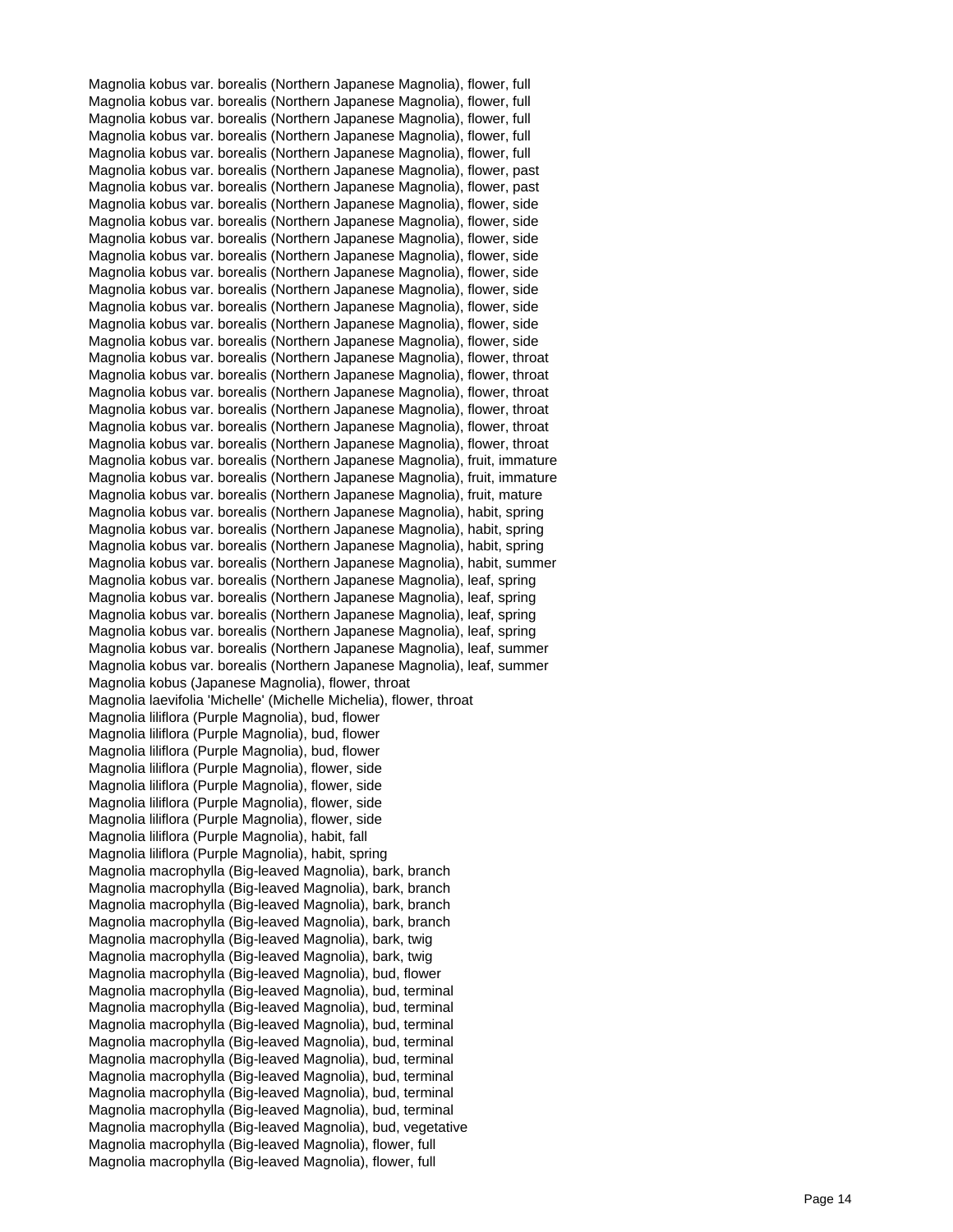Magnolia macrophylla (Big-leaved Magnolia), flower, throat Magnolia macrophylla (Big-leaved Magnolia), fruit, immature Magnolia macrophylla (Big-leaved Magnolia), fruit, immature Magnolia macrophylla (Big-leaved Magnolia), fruit, immature Magnolia macrophylla (Big-leaved Magnolia), fruit, mature Magnolia macrophylla (Big-leaved Magnolia), fruit, mature Magnolia macrophylla (Big-leaved Magnolia), habit, spring Magnolia macrophylla (Big-leaved Magnolia), habit, spring Magnolia macrophylla (Big-leaved Magnolia), habit, spring Magnolia macrophylla (Big-leaved Magnolia), habit, young Magnolia macrophylla (Big-leaved Magnolia), leaf, lower surface Magnolia macrophylla (Big-leaved Magnolia), leaf, spring Magnolia macrophylla (Big-leaved Magnolia), leaf, spring Magnolia macrophylla (Big-leaved Magnolia), leaf, spring Magnolia macrophylla (Big-leaved Magnolia), leaf, spring Magnolia macrophylla (Big-leaved Magnolia), leaf, spring Magnolia macrophylla (Big-leaved Magnolia), leaf, spring Magnolia macrophylla (Big-leaved Magnolia), leaf, summer Magnolia macrophylla (Big-leaved Magnolia), leaf, summer Magnolia obovata (Japanese White-barked Magnolia), bark, branch Magnolia obovata (Japanese White-barked Magnolia), bark, branch Magnolia obovata (Japanese White-barked Magnolia), bark, twig Magnolia obovata (Japanese White-barked Magnolia), bud, flower Magnolia obovata (Japanese White-barked Magnolia), bud, flower Magnolia obovata (Japanese White-barked Magnolia), bud, terminal Magnolia obovata (Japanese White-barked Magnolia), bud, terminal Magnolia obovata (Japanese White-barked Magnolia), flower, full Magnolia obovata (Japanese White-barked Magnolia), flower, full Magnolia obovata (Japanese White-barked Magnolia), flower, full Magnolia obovata (Japanese White-barked Magnolia), flower, past Magnolia obovata (Japanese White-barked Magnolia), flower, past Magnolia obovata (Japanese White-barked Magnolia), flower, past Magnolia obovata (Japanese White-barked Magnolia), flower, side Magnolia obovata (Japanese White-barked Magnolia), flower, side Magnolia obovata (Japanese White-barked Magnolia), flower, throat Magnolia obovata (Japanese White-barked Magnolia), fruit, immature Magnolia obovata (Japanese White-barked Magnolia), fruit, immature Magnolia obovata (Japanese White-barked Magnolia), fruit, immature Magnolia obovata (Japanese White-barked Magnolia), fruit, immature Magnolia obovata (Japanese White-barked Magnolia), fruit, immature Magnolia obovata (Japanese White-barked Magnolia), fruit, immature Magnolia obovata (Japanese White-barked Magnolia), habit, spring Magnolia obovata (Japanese White-barked Magnolia), habit, summer Magnolia obovata (Japanese White-barked Magnolia), habit, summer Magnolia obovata (Japanese White-barked Magnolia), leaf, spring Magnolia obovata (Japanese White-barked Magnolia), leaf, summer Magnolia obovata (Japanese White-barked Magnolia), leaf, summer Magnolia obovata (Japanese White-barked Magnolia), leaf, summer Magnolia obovata (Japanese White-barked Magnolia), leaf, summer Magnolia officinalis var. biloba (Chinese Two-lobed Magnolia), bark, branch Magnolia officinalis var. biloba (Chinese Two-lobed Magnolia), bark, trunk Magnolia officinalis var. biloba (Chinese Two-lobed Magnolia), bark, trunk Magnolia officinalis var. biloba (Chinese Two-lobed Magnolia), bark, trunk Magnolia officinalis var. biloba (Chinese Two-lobed Magnolia), bark, twig Magnolia officinalis var. biloba (Chinese Two-lobed Magnolia), bark, twig Magnolia officinalis var. biloba (Chinese Two-lobed Magnolia), bark, twig Magnolia officinalis var. biloba (Chinese Two-lobed Magnolia), bud, flower Magnolia officinalis var. biloba (Chinese Two-lobed Magnolia), bud, flower Magnolia officinalis var. biloba (Chinese Two-lobed Magnolia), bud, flower Magnolia officinalis var. biloba (Chinese Two-lobed Magnolia), bud, flower Magnolia officinalis var. biloba (Chinese Two-lobed Magnolia), bud, flower Magnolia officinalis var. biloba (Chinese Two-lobed Magnolia), bud, flower Magnolia officinalis var. biloba (Chinese Two-lobed Magnolia), bud, flower Magnolia officinalis var. biloba (Chinese Two-lobed Magnolia), bud, flower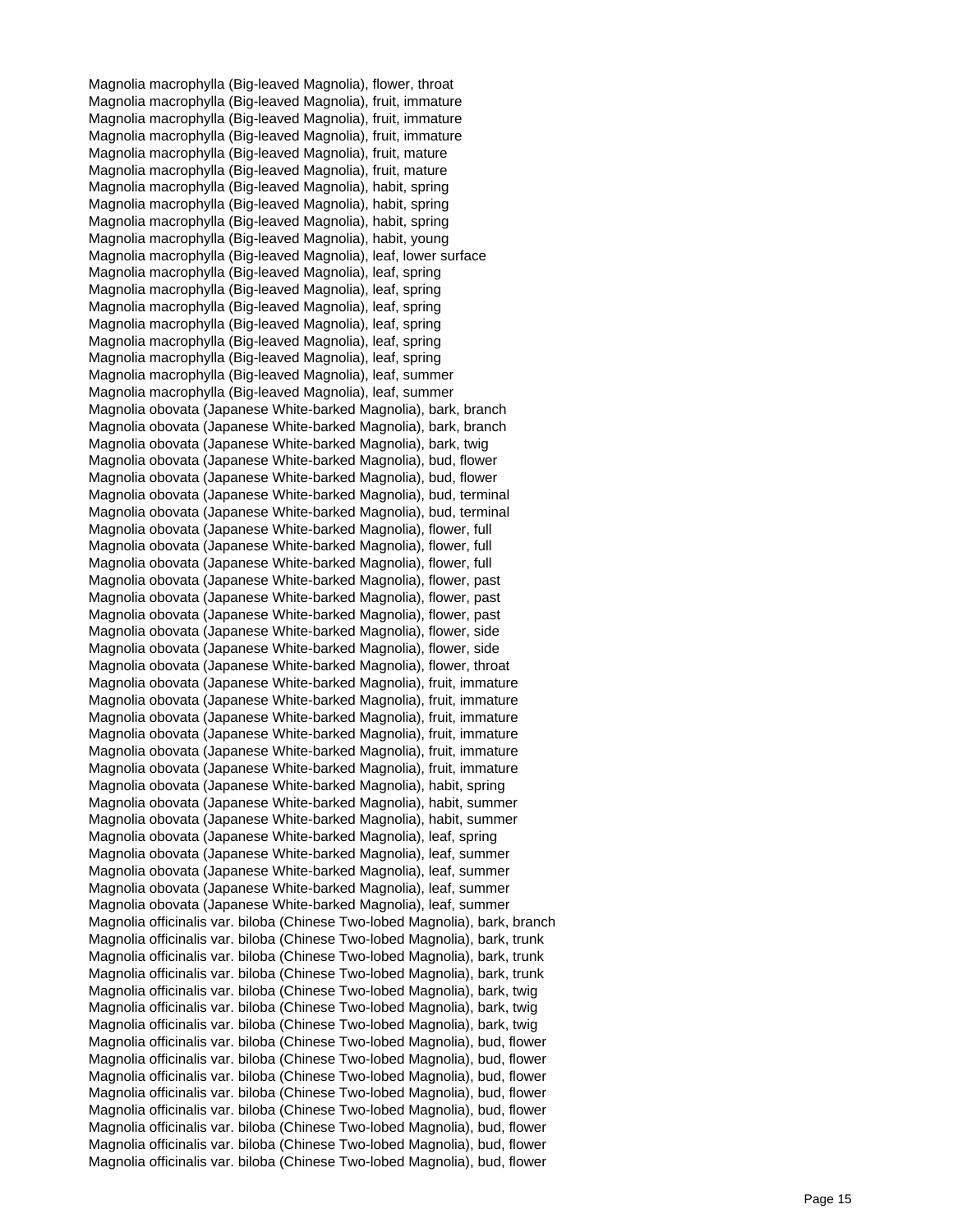Magnolia officinalis var. biloba (Chinese Two-lobed Magnolia), bud, flower Magnolia officinalis var. biloba (Chinese Two-lobed Magnolia), bud, flower Magnolia officinalis var. biloba (Chinese Two-lobed Magnolia), bud, terminal Magnolia officinalis var. biloba (Chinese Two-lobed Magnolia), bud, vegetative Magnolia officinalis var. biloba (Chinese Two-lobed Magnolia), fruit, mature Magnolia officinalis var. biloba (Chinese Two-lobed Magnolia), fruit, mature Magnolia officinalis var. biloba (Chinese Two-lobed Magnolia), fruit, mature Magnolia officinalis var. biloba (Chinese Two-lobed Magnolia), fruit, mature Magnolia pyramidata (Pyramidal Magnolia), bark, trunk Magnolia pyramidata (Pyramidal Magnolia), bud, flower Magnolia pyramidata (Pyramidal Magnolia), bud, terminal Magnolia pyramidata (Pyramidal Magnolia), leaf, spring Magnolia pyramidata (Pyramidal Magnolia), leaf, spring Magnolia pyramidata (Pyramidal Magnolia), leaf, spring Magnolia salicifolia (Anise Magnolia), bark, mature Magnolia salicifolia (Anise Magnolia), bark, mature Magnolia salicifolia (Anise Magnolia), bark, trunk Magnolia salicifolia (Anise Magnolia), bark, twig Magnolia salicifolia (Anise Magnolia), bark, twig Magnolia salicifolia (Anise Magnolia), bark, twig Magnolia salicifolia (Anise Magnolia), bud, flower Magnolia salicifolia (Anise Magnolia), bud, flower Magnolia salicifolia (Anise Magnolia), bud, flower Magnolia salicifolia (Anise Magnolia), bud, terminal Magnolia salicifolia (Anise Magnolia), flower, full Magnolia salicifolia (Anise Magnolia), flower, full Magnolia salicifolia (Anise Magnolia), flower, full Magnolia salicifolia (Anise Magnolia), flower, full Magnolia salicifolia (Anise Magnolia), flower, full Magnolia salicifolia (Anise Magnolia), flower, full Magnolia salicifolia (Anise Magnolia), flower, full Magnolia salicifolia (Anise Magnolia), flower, full Magnolia salicifolia (Anise Magnolia), flower, full Magnolia salicifolia (Anise Magnolia), flower, full Magnolia salicifolia (Anise Magnolia), flower, full Magnolia salicifolia (Anise Magnolia), flower, full Magnolia salicifolia (Anise Magnolia), flower, full Magnolia salicifolia (Anise Magnolia), flower, full Magnolia salicifolia (Anise Magnolia), flower, full Magnolia salicifolia (Anise Magnolia), flower, side Magnolia salicifolia (Anise Magnolia), flower, side Magnolia salicifolia (Anise Magnolia), flower, side Magnolia salicifolia (Anise Magnolia), flower, side Magnolia salicifolia (Anise Magnolia), flower, throat Magnolia salicifolia (Anise Magnolia), flower, throat Magnolia salicifolia (Anise Magnolia), flower, throat Magnolia salicifolia (Anise Magnolia), fruit, immature Magnolia salicifolia (Anise Magnolia), fruit, immature Magnolia salicifolia (Anise Magnolia), fruit, immature Magnolia salicifolia (Anise Magnolia), fruit, immature Magnolia salicifolia (Anise Magnolia), habit, spring Magnolia salicifolia (Anise Magnolia), habit, summer Magnolia salicifolia (Anise Magnolia), inflorescence Magnolia salicifolia (Anise Magnolia), inflorescence Magnolia salicifolia (Anise Magnolia), inflorescence Magnolia salicifolia (Anise Magnolia), leaf, fall Magnolia salicifolia (Anise Magnolia), leaf, spring Magnolia salicifolia (Anise Magnolia), leaf, summer Magnolia salicifolia (Anise Magnolia), leaf, summer Magnolia seiboldii (Oyama Magnolia), fruit, immature Magnolia sieboldii (Oyama Magnolia), fruit, immature Magnolia sieboldii (Oyama Magnolia), fruit, immature Magnolia seiboldii (Oyama Magnolia), fruit, immature Magnolia seiboldii (Oyama Magnolia), fruit, immature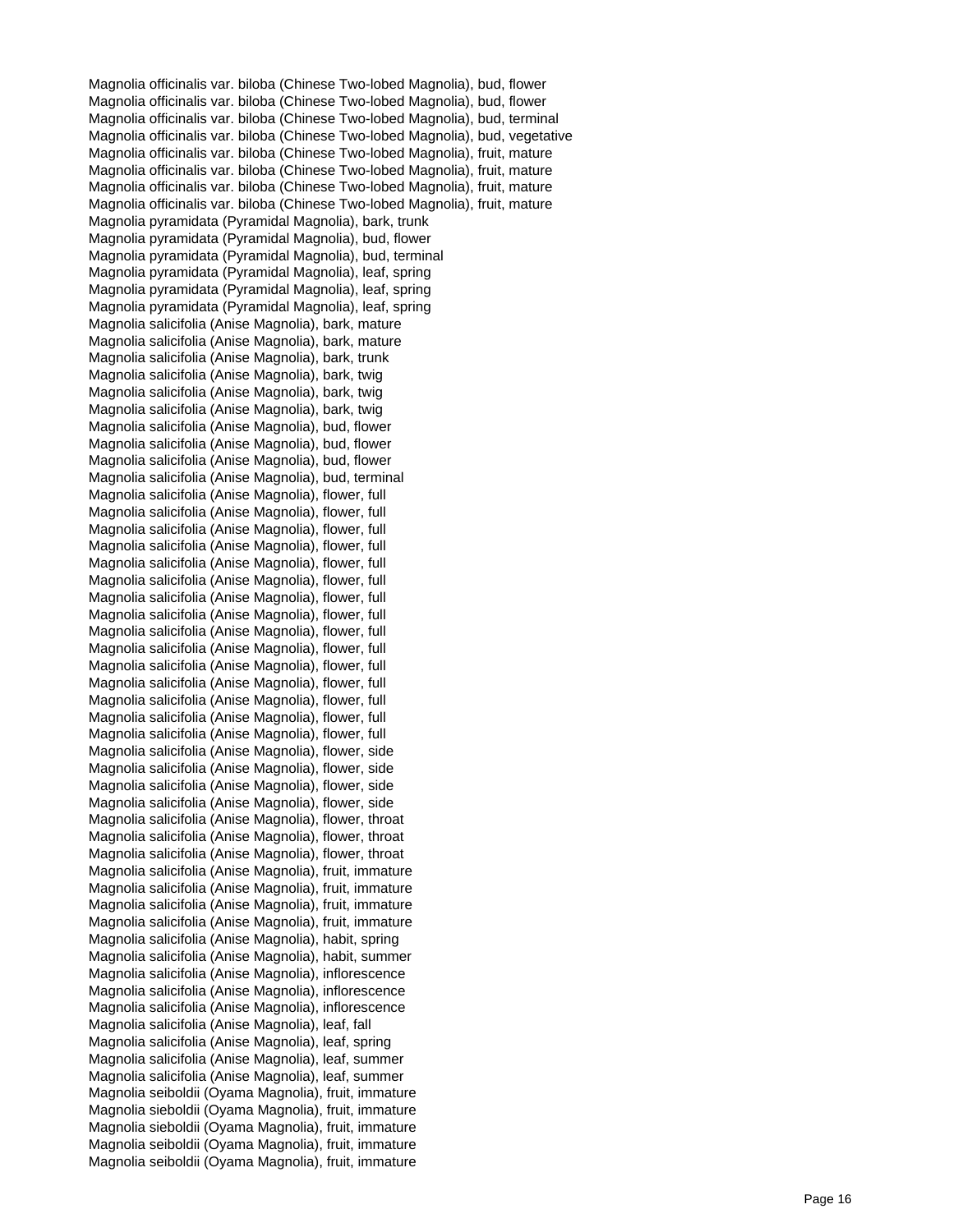Magnolia seiboldii (Oyama Magnolia), habit, summer Magnolia sieboldii (Oyama Magnolia), habit, summer Magnolia seiboldii (Oyama Magnolia), leaf, summer Magnolia sieboldii (Oyama Magnolia), leaf, summer Magnolia seiboldii (Oyama Magnolia), leaf, summer Magnolia seiboldii (Oyama Magnolia), leaf, summer Magnolia sprengeri 'Diva' (Diva Sprenger's Magnolia), flower, side Magnolia stellata 'Green Star' (Green Star Magnolia), bark, mature Magnolia stellata 'Green Star' (Green Star Magnolia), bark, trunk Magnolia stellata 'Green Star' (Green Star Magnolia), bark, trunk Magnolia stellata 'Green Star' (Green Star Magnolia), bark, twig Magnolia stellata 'Green Star' (Green Star Magnolia), bud, flower Magnolia stellata 'Green Star' (Green Star Magnolia), bud, flower Magnolia stellata 'Green Star' (Green Star Magnolia), bud, flower Magnolia stellata 'Green Star' (Green Star Magnolia), bud, flower Magnolia stellata 'Green Star' (Green Star Magnolia), bud, vegetative Magnolia stellata 'Green Star' (Green Star Magnolia), bud, flower Magnolia stellata 'Green Star' (Green Star Magnolia), flower, full Magnolia stellata 'Green Star' (Green Star Magnolia), flower, full Magnolia stellata 'Green Star' (Green Star Magnolia), flower, full Magnolia stellata 'Green Star' (Green Star Magnolia), fruit, mature Magnolia stellata 'Green Star' (Green Star Magnolia), fruit, mature Magnolia stellata 'Green Star' (Green Star Magnolia), fruit, mature Magnolia stellata 'Green Star' (Green Star Magnolia), leaf, summer Magnolia stellata 'Kikuzaki' (Kikuzaki Star Magnolia), flower, full Magnolia stellata 'Rohrbach' (Rohrbach Star Magnolia), bark, mature Magnolia stellata 'Rohrbach' (Rohrbach Star Magnolia), bark, trunk Magnolia stellata 'Rohrbach' (Rohrbach Star Magnolia), bud, flower Magnolia stellata 'Rohrbach' (Rohrbach Star Magnolia), bud, flower Magnolia stellata 'Rohrbach' (Rohrbach Star Magnolia), bud, flower Magnolia stellata 'Rohrbach' (Rohrbach Star Magnolia), flower, full Magnolia stellata 'Rohrbach' (Rohrbach Star Magnolia), flower, full Magnolia stellata 'Rohrbach' (Rohrbach Star Magnolia), flower, full Magnolia stellata 'Rohrbach' (Rohrbach Star Magnolia), flower, side Magnolia stellata 'Rohrbach' (Rohrbach Star Magnolia), flower, side Magnolia stellata 'Rohrbach' (Rohrbach Star Magnolia), habit, spring Magnolia stellata 'Rosea' (Pink Star Magnolia), bark, branch Magnolia stellata 'Rosea' (Pink Star Magnolia), bark, branch Magnolia stellata 'Rosea' (Pink Star Magnolia), bark, mature Magnolia stellata 'Rosea' (Pink Star Magnolia), bark, mature Magnolia stellata 'Rosea' (Pink Star Magnolia), bark, mature Magnolia stellata 'Rosea' (Pink Star Magnolia), bark, mature Magnolia stellata 'Rosea' (Pink Star Magnolia), bark, mature Magnolia stellata 'Rosea' (Pink Star Magnolia), bark, mature Magnolia stellata 'Rosea' (Pink Star Magnolia), bark, twig Magnolia stellata 'Rosea' (Pink Star Magnolia), bud, flower Magnolia stellata 'Rosea' (Pink Star Magnolia), bud, flower Magnolia stellata 'Rosea' (Pink Star Magnolia), bud, flower Magnolia stellata 'Rosea' (Pink Star Magnolia), bud, flower Magnolia stellata 'Rosea' (Pink Star Magnolia), bud, flower Magnolia stellata 'Rosea' (Pink Star Magnolia), bud, flower Magnolia stellata 'Rosea' (Pink Star Magnolia), flower, full Magnolia stellata 'Rosea' (Pink Star Magnolia), flower, full Magnolia stellata 'Rosea' (Pink Star Magnolia), flower, full Magnolia stellata 'Rosea' (Pink Star Magnolia), flower, full Magnolia stellata 'Rosea' (Pink Star Magnolia), flower, full Magnolia stellata 'Rosea' (Pink Star Magnolia), flower, full Magnolia stellata 'Rosea' (Pink Star Magnolia), flower, full Magnolia stellata 'Rosea' (Pink Star Magnolia), flower, full Magnolia stellata 'Rosea' (Pink Star Magnolia), flower, full Magnolia stellata 'Rosea' (Pink Star Magnolia), flower, full Magnolia stellata 'Rosea' (Pink Star Magnolia), flower, full Magnolia stellata 'Rosea' (Pink Star Magnolia), flower, full Magnolia stellata 'Rosea' (Pink Star Magnolia), flower, full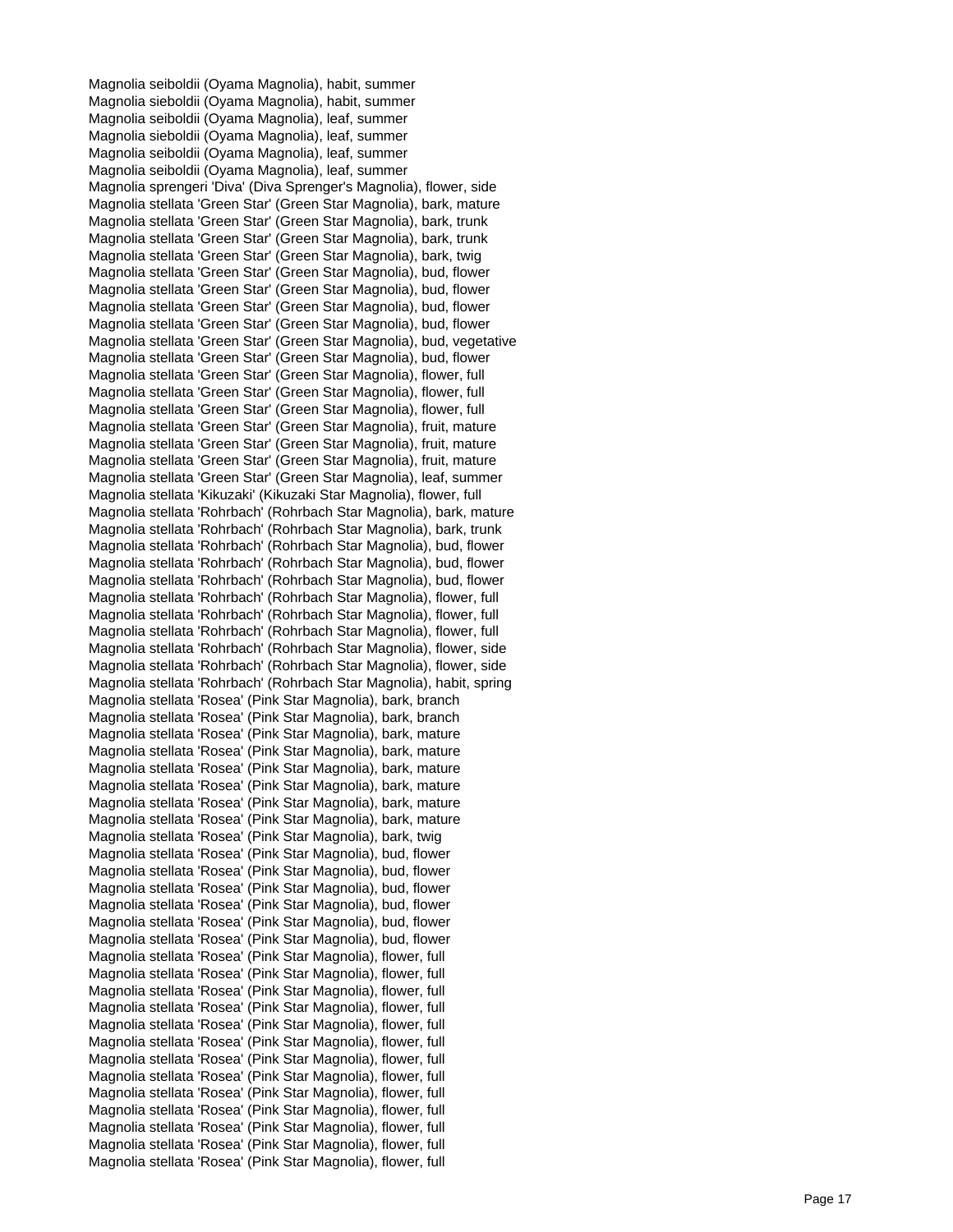Magnolia stellata 'Rosea' (Pink Star Magnolia), flower, full Magnolia stellata 'Rosea' (Pink Star Magnolia), flower, full Magnolia stellata 'Rosea' (Pink Star Magnolia), flower, full Magnolia stellata 'Rosea' (Pink Star Magnolia), flower, full Magnolia stellata 'Rosea' (Pink Star Magnolia), flower, full Magnolia stellata 'Rosea' (Pink Star Magnolia), flower, full Magnolia stellata 'Rosea' (Pink Star Magnolia), flower, past Magnolia stellata 'Rosea' (Pink Star Magnolia), flower, side Magnolia stellata 'Rosea' (Pink Star Magnolia), flower, side Magnolia stellata 'Rosea' (Pink Star Magnolia), flower, side Magnolia stellata 'Rosea' (Pink Star Magnolia), flower, side Magnolia stellata 'Rosea' (Pink Star Magnolia), flower, side Magnolia stellata 'Rosea' (Pink Star Magnolia), flower, side Magnolia stellata 'Rosea' (Pink Star Magnolia), flower, side Magnolia stellata 'Rosea' (Pink Star Magnolia), flower, side Magnolia stellata 'Rosea' (Pink Star Magnolia), flower, side Magnolia stellata 'Rosea' (Pink Star Magnolia), flower, side Magnolia stellata 'Rosea' (Pink Star Magnolia), flower, side Magnolia stellata 'Rosea' (Pink Star Magnolia), flower, side Magnolia stellata 'Rosea' (Pink Star Magnolia), flower, side Magnolia stellata 'Rosea' (Pink Star Magnolia), flower, side Magnolia stellata 'Rosea' (Pink Star Magnolia), flower, throat Magnolia stellata 'Rosea' (Pink Star Magnolia), flower, throat Magnolia stellata 'Rosea' (Pink Star Magnolia), flower, throat Magnolia stellata 'Rosea' (Pink Star Magnolia), flower, throat Magnolia stellata 'Rosea' (Pink Star Magnolia), flower, throat Magnolia stellata 'Rosea' (Pink Star Magnolia), flower, throat Magnolia stellata 'Rosea' (Pink Star Magnolia), flower, throat Magnolia stellata 'Rosea' (Pink Star Magnolia), flower, throat Magnolia stellata 'Rosea' (Pink Star Magnolia), flower, throat Magnolia stellata 'Rosea' (Pink Star Magnolia), fruit, immature Magnolia stellata 'Rosea' (Pink Star Magnolia), fruit, immature Magnolia stellata 'Rosea' (Pink Star Magnolia), fruit, immature Magnolia stellata 'Rosea' (Pink Star Magnolia), fruit, immature Magnolia stellata 'Rosea' (Pink Star Magnolia), fruit, mature Magnolia stellata 'Rosea' (Pink Star Magnolia), fruit, mature Magnolia stellata 'Rosea' (Pink Star Magnolia), fruit, mature Magnolia stellata 'Rosea' (Pink Star Magnolia), fruit, mature Magnolia stellata 'Rosea' (Pink Star Magnolia), fruit, mature Magnolia stellata 'Rosea' (Pink Star Magnolia), habit, fall Magnolia stellata 'Rosea' (Pink Star Magnolia), habit, fall Magnolia stellata 'Rosea' (Pink Star Magnolia), habit, fall Magnolia stellata 'Rosea' (Pink Star Magnolia), habit, fall Magnolia stellata 'Rosea' (Pink Star Magnolia), habit, spring Magnolia stellata 'Rosea' (Pink Star Magnolia), habit, spring Magnolia stellata 'Rosea' (Pink Star Magnolia), habit, spring Magnolia stellata 'Rosea' (Pink Star Magnolia), habit, spring Magnolia stellata 'Rosea' (Pink Star Magnolia), habit, spring Magnolia stellata 'Rosea' (Pink Star Magnolia), habit, summer Magnolia stellata 'Rosea' (Pink Star Magnolia), habit, summer Magnolia stellata 'Rosea' (Pink Star Magnolia), habit, summer Magnolia stellata 'Rosea' (Pink Star Magnolia), habit, summer Magnolia stellata 'Rosea' (Pink Star Magnolia), inflorescence Magnolia stellata 'Rosea' (Pink Star Magnolia), inflorescence Magnolia stellata 'Rosea' (Pink Star Magnolia), inflorescence Magnolia stellata 'Rosea' (Pink Star Magnolia), leaf, fall Magnolia stellata 'Rosea' (Pink Star Magnolia), leaf, fall Magnolia stellata 'Rosea' (Pink Star Magnolia), leaf, fall Magnolia stellata 'Rosea' (Pink Star Magnolia), leaf, summer Magnolia stellata 'Rosea' (Pink Star Magnolia), leaf, summer Magnolia stellata 'Rosea' (Pink Star Magnolia), leaf, summer Magnolia stellata 'Rosea' (Pink Star Magnolia), leaf, summer Magnolia stellata 'Rosea' (Pink Star Magnolia), leaf, summer Magnolia stellata 'Royal Star' (Royal Star Magnolia), bark, branch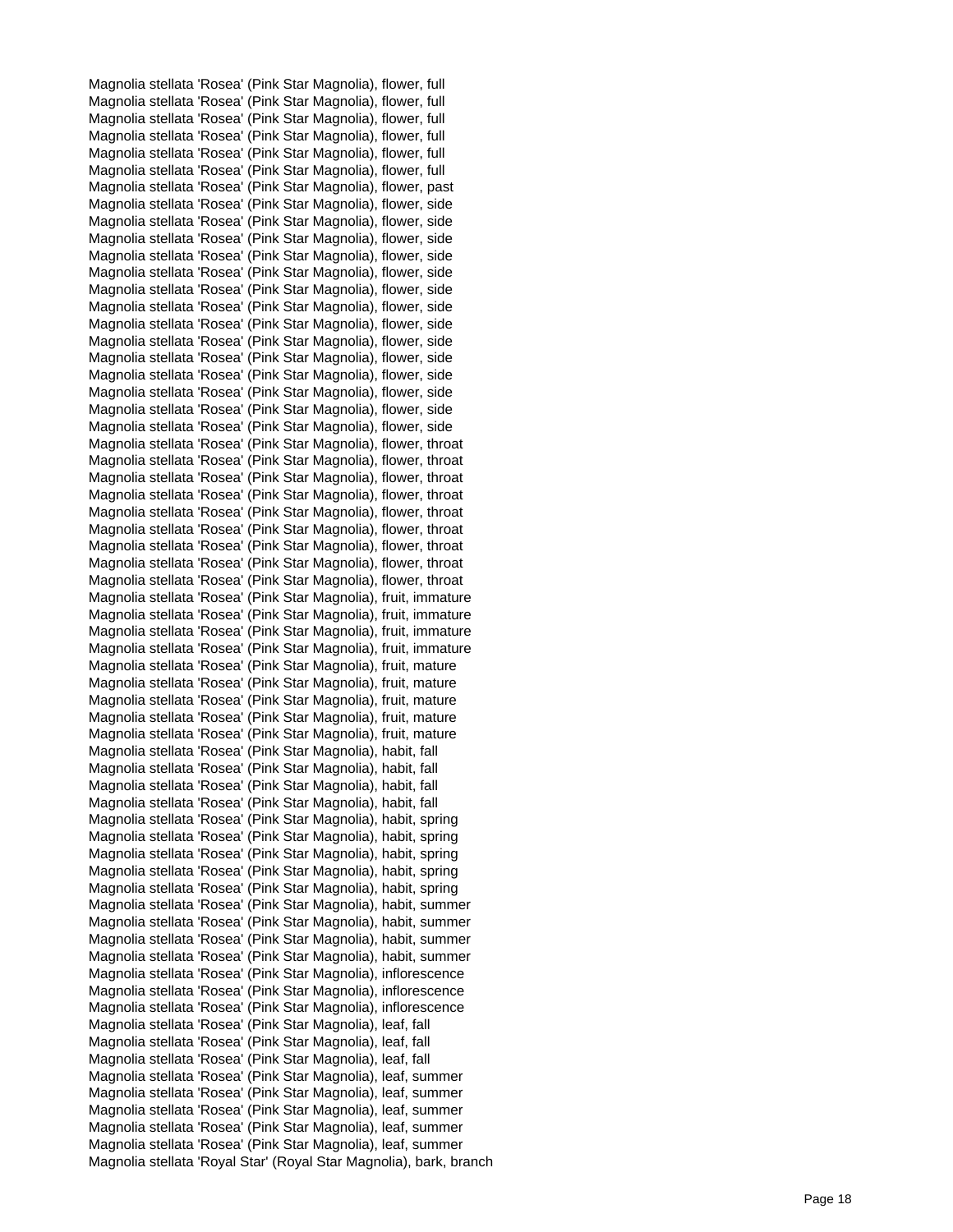Magnolia stellata 'Royal Star' (Royal Star Magnolia), bark, twig Magnolia stellata 'Royal Star' (Royal Star Magnolia), bud, flower Magnolia stellata 'Royal Star' (Royal Star Magnolia), flower, side Magnolia stellata 'Royal Star' (Royal Star Magnolia), habit, spring Magnolia stellata (Star Magnolia), bud, flower Magnolia stellata (Star Magnolia), bud, flower Magnolia stellata (Star Magnolia), bud, flower Magnolia stellata (Star Magnolia), bud, flower Magnolia stellata (Star Magnolia), bud, flower Magnolia stellata (Star Magnolia), bud, vegetative Magnolia stellata (Star Magnolia), flower, full Magnolia stellata (Star Magnolia), flower, full Magnolia stellata (Star Magnolia), flower, full Magnolia stellata (Star Magnolia), fruit, immature Magnolia stellata (Star Magnolia), fruit, immature Magnolia stellata (Star Magnolia), habit, spring Magnolia stellata (Star Magnolia), habit, spring Magnolia stellata (Star Magnolia), habit, summer Magnolia stellata (Star Magnolia), inflorescence Magnolia stellata (Star Magnolia), leaf, summer Magnolia stellata (Star Magnolia), leaf, summer Magnolia stellata (Star Magnolia), seed Magnolia tripetala 'Bloomfield seedling' (Umbrella Magnolia), bark, branch Magnolia tripetala 'Bloomfield seedling' (Umbrella Magnolia), bark, branch Magnolia tripetala 'Bloomfield seedling' (Umbrella Magnolia), bark, trunk Magnolia tripetala 'Bloomfield seedling' (Umbrella Magnolia), bud, terminal Magnolia tripetala 'Bloomfield seedling' (Umbrella Magnolia), flower, scar Magnolia tripetala 'Bloomfield seedling' (Umbrella Magnolia), flower, side Magnolia tripetala 'Bloomfield seedling' (Umbrella Magnolia), fruit, mature Magnolia tripetala 'Bloomfield seedling' (Umbrella Magnolia), fruit, mature Magnolia tripetala 'Bloomfield seedling' (Umbrella Magnolia), habit, spring Magnolia tripetala 'Bloomfield seedling' (Umbrella Magnolia), leaf, lower surface Magnolia tripetala 'Bloomfield seedling' (Umbrella Magnolia), leaf, scar Magnolia tripetala 'Bloomfield seedling' (Umbrella Magnolia), leaf, upper surface Magnolia tripetala 'Bloomfield seedling' (Umbrella Magnolia), leaf, upper surface Magnolia tripetala (Umbrella Magnolia), bark, branch Magnolia tripetala (Umbrella Magnolia), bark, branch Magnolia tripetala (Umbrella Magnolia), bark, branch Magnolia tripetala (Umbrella Magnolia), bark, mature Magnolia tripetala (Umbrella Magnolia), bark, mature Magnolia tripetala (Umbrella Magnolia), bark, stem Magnolia tripetala (Umbrella Magnolia), bark, trunk Magnolia tripetala (Umbrella Magnolia), bark, trunk Magnolia tripetala (Umbrella Magnolia), bark, trunk Magnolia tripetala (Umbrella Magnolia), bark, twig Magnolia tripetala (Umbrella Magnolia), bark, twig Magnolia tripetala (Umbrella Magnolia), bark, twig Magnolia tripetala (Umbrella Magnolia), bark, twig Magnolia tripetala (Umbrella Magnolia), bark, twig Magnolia tripetala (Umbrella Magnolia), bud, flower Magnolia tripetala (Umbrella Magnolia), bud, flower Magnolia tripetala (Umbrella Magnolia), bud, flower Magnolia tripetala (Umbrella Magnolia), bud, flower Magnolia tripetala (Umbrella Magnolia), bud, flower Magnolia tripetala (Umbrella Magnolia), bud, terminal Magnolia tripetala (Umbrella Magnolia), bud, terminal Magnolia tripetala (Umbrella Magnolia), bud, terminal Magnolia tripetala (Umbrella Magnolia), bud, terminal Magnolia tripetala (Umbrella Magnolia), bud, terminal Magnolia tripetala (Umbrella Magnolia), bud, terminal Magnolia tripetala (Umbrella Magnolia), bud, terminal Magnolia tripetala (Umbrella Magnolia), bud, terminal Magnolia tripetala (Umbrella Magnolia), bud, terminal Magnolia tripetala (Umbrella Magnolia), bud, vegetative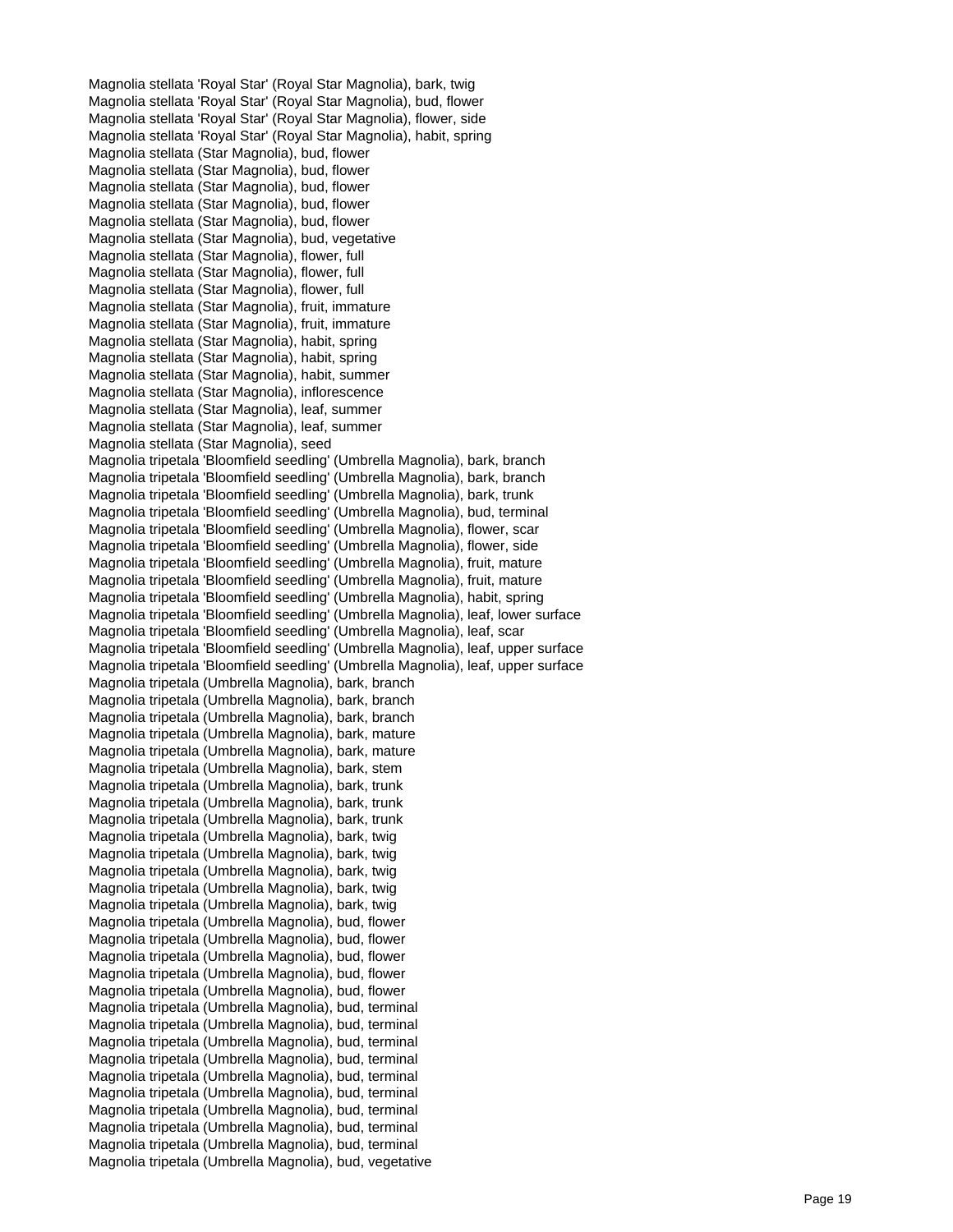Magnolia tripetala (Umbrella Magnolia), flower, side Magnolia tripetala (Umbrella Magnolia), flower, side Magnolia tripetala (Umbrella Magnolia), flower, side Magnolia tripetala (Umbrella Magnolia), fruit, immature Magnolia tripetala (Umbrella Magnolia), fruit, immature Magnolia tripetala (Umbrella Magnolia), fruit, immature Magnolia tripetala (Umbrella Magnolia), fruit, immature Magnolia tripetala (Umbrella Magnolia), fruit, mature Magnolia tripetala (Umbrella Magnolia), fruit, mature Magnolia tripetala (Umbrella Magnolia), fruit, mature Magnolia tripetala (Umbrella Magnolia), habit, fall Magnolia tripetala (Umbrella Magnolia), habit, fall Magnolia tripetala (Umbrella Magnolia), habit, spring Magnolia tripetala (Umbrella Magnolia), habit, spring Magnolia tripetala (Umbrella Magnolia), habit, summer Magnolia tripetala (Umbrella Magnolia), habit, summer Magnolia tripetala (Umbrella Magnolia), habit, winter Magnolia tripetala (Umbrella Magnolia), leaf, fall Magnolia tripetala (Umbrella Magnolia), leaf, lower surface Magnolia tripetala (Umbrella Magnolia), leaf, lower surface Magnolia tripetala (Umbrella Magnolia), leaf, mature Magnolia tripetala (Umbrella Magnolia), leaf, scar Magnolia tripetala (Umbrella Magnolia), leaf, summer Magnolia tripetala (Umbrella Magnolia), leaf, summer Magnolia tripetala (Umbrella Magnolia), leaf, summer Magnolia tripetala (Umbrella Magnolia), leaf, summer Magnolia virginiana 'Jim Wilson' PP12065 (MOONGLOW® Sweetbay Magnolia), bark, trunk Magnolia virginiana 'Jim Wilson' PP12065 (MOONGLOW® Sweetbay Magnolia), fruit, immature Magnolia virginiana 'Jim Wilson' PP12065 (MOONGLOW® Sweetbay Magnolia), leaf, winter Magnolia virginiana 'Jim Wilson' (MOONGLOW® Sweetbay Magnolia), leaf, summer Magnolia virginiana 'Jim Wilson' (MOONGLOW® Sweetbay Magnolia), leaf, summer Magnolia virginiana 'Jim Wilson' (MOONGLOW® Sweetbay Magnolia), leaf, upper surface Magnolia virginiana (Sweetbay Magnolia), bark, mature Magnolia virginiana (Sweetbay Magnolia), bark, mature Magnolia virginiana (Sweetbay Magnolia), bark, mature Magnolia virginiana (Sweetbay Magnolia), flower, side Magnolia virginiana (Sweetbay Magnolia), flower, throat Magnolia virginiana (Sweetbay Magnolia), fruit, immature Magnolia virginiana (Sweetbay Magnolia), fruit, immature Magnolia virginiana (Sweetbay Magnolia), habit, fall Magnolia virginiana (Sweetbay Magnolia), infructescence Magnolia virginiana (Sweetbay Magnolia), infructescence Magnolia virginiana (Sweetbay Magnolia), infructescence Magnolia virginiana (Sweetbay Magnolia), leaf, summer Magnolia virginiana (Sweetbay Magnolia), leaf, summer Magnolia virginiana (Sweetbay Magnolia), leaf, summer Magnolia virginiana (Sweetbay Magnolia), leaf, upper surface Magnolia virginiana (Sweetbay Magnolia), seed Magnolia 'Blushing Belle' (Blushing Belle Magnolia), bud, flower Magnolia 'Blushing Belle' (Blushing Belle Magnolia), bud, flower Magnolia 'Blushing Belle' (Blushing Belle Magnolia), fruit, scar Magnolia 'George Henry Kern' (PP 820) (George Henry Kern Magnolia), bark, twig Magnolia ×soulangiana 'Barrington Belle' (Barrington Belle Saucer Magnolia), bark, branch Magnolia ×soulangiana 'Barrington Belle' (Barrington Belle Saucer Magnolia), bud, flower Magnolia ×soulangiana 'Barrington Belle' (Barrington Belle Saucer Magnolia), habit, spring Magnolia denudata (Yulan Magnolia), bark, branch Magnolia denudata (Yulan Magnolia), bark, trunk Magnolia denudata (Yulan Magnolia), bark, twig Magnolia denudata (Yulan Magnolia), bark, twig Magnolia denudata (Yulan Magnolia), bud, terminal Magnolia denudata (Yulan Magnolia), bud, terminal Magnolia denudata (Yulan Magnolia), bud, terminal Magnolia denudata (Yulan Magnolia), bud, terminal Magnolia denudata (Yulan Magnolia), bud, terminal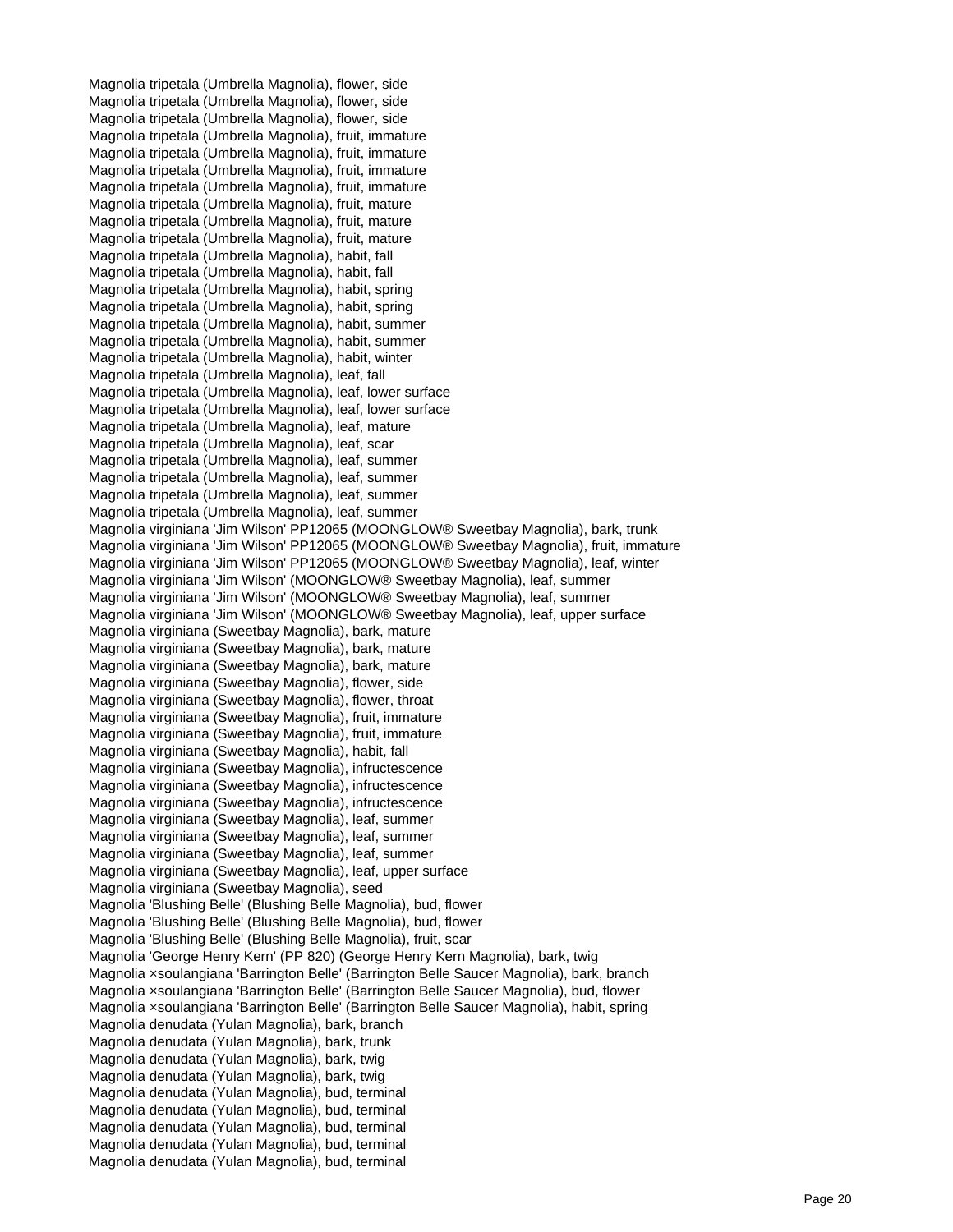Magnolia denudata (Yulan Magnolia), bud, terminal Magnolia denudata (Yulan Magnolia), habit, spring Magnolia denudata (Yulan Magnolia), habit, spring Magnolia liliflora (Purple Magnolia), bark, trunk Magnolia liliflora (Purple Magnolia), bark, twig Magnolia liliflora (Purple Magnolia), bark, twig Magnolia liliflora (Purple Magnolia), bud, terminal Magnolia liliflora (Purple Magnolia), habit, winter Magnolia macrophylla (Big-leaved Magnolia), bud, terminal Magnolia macrophylla (Big-leaved Magnolia), habit, spring Magnolia stellata (Star Magnolia), bud, flower Magnolia stellata (Star Magnolia), fruit, mature Magnolia stellata (Star Magnolia), fruit, mature Magnolia salicifolia (Anise Magnolia), bark, trunk Magnolia salicifolia (Anise Magnolia), bark, trunk, habit, spring Magnolia salicifolia (Anise Magnolia), bark, twig, bud, foliage Magnolia salicifolia (Anise Magnolia), bud, flower Magnolia salicifolia (Anise Magnolia), flower, full Magnolia salicifolia (Anise Magnolia), flower, full Magnolia salicifolia (Anise Magnolia), flower, past Magnolia salicifolia (Anise Magnolia), habit, spring Magnolia stellata (Star Magnolia), bud, lateral Magnolia stellata (Star Magnolia), flower, full Magnolia stellata (Star Magnolia), flower, full Magnolia stellata (Star Magnolia), flower, full Magnolia stellata (Star Magnolia), flower, throat Magnolia stellata (Star Magnolia), fruit, mature Magnolia stellata (Star Magnolia), leaf, new Magnolia ×soulangiana (Saucer Magnolia), bud, flower Magnolia ×soulangiana (Saucer Magnolia), flower, back Magnolia ×soulangiana (Saucer Magnolia), flower, full Magnolia ×soulangiana (Saucer Magnolia), flower, side Magnolia ×soulangiana (Saucer Magnolia), flower, side Magnolia ×soulangiana (Saucer Magnolia), flower, side Magnolia ×soulangiana (Saucer Magnolia), flower, throat Magnolia ×soulangiana (Saucer Magnolia), habit, spring Magnolia ×soulangiana (Saucer Magnolia), habit, spring Magnolia ×soulangiana (Saucer Magnolia), habit, spring Magnolia ×soulangiana (Saucer Magnolia), habit, spring Magnolia ×soulangiana (Saucer Magnolia), inflorescence Magnolia ×soulangiana (Saucer Magnolia), inflorescence Magnolia 'Butterflies' (Butterflies Magnolia PP7456), flower, full Magnolia 'Butterflies' (Butterflies Magnolia PP7456), flower, full Magnolia 'Butterflies' (Butterflies Magnolia PP7456), flower, side Magnolia 'Butterflies' (Butterflies Magnolia PP7456), flower, side Magnolia 'Butterflies' (Butterflies Magnolia PP7456), flower, throat Magnolia 'Butterflies' (Butterflies Magnolia PP7456), flower, throat Magnolia 'Butterflies' (Butterflies Magnolia PP7456), habit, spring Magnolia 'Butterflies' (Butterflies Magnolia PP7456), inflorescence Magnolia 'Butterflies' (Butterflies Magnolia PP7456), inflorescence Magnolia 'Iufer' (Iufer Magnolia), flower, full Magnolia 'Iufer' (Iufer Magnolia), flower, full Magnolia 'Iufer' (Iufer Magnolia), flower, past, bud, lateral, bark, twig Magnolia 'Iufer' (Iufer Magnolia), flower, side Magnolia 'Iufer' (Iufer Magnolia), flower, throat Magnolia 'Iufer' (Iufer Magnolia), habit, spring Magnolia 'Wedding Vows' (Wedding Vows Magnolia), bud, flower Magnolia 'Wedding Vows' (Wedding Vows Magnolia), bud, flower Magnolia 'Wedding Vows' (Wedding Vows Magnolia), bud, flower Magnolia 'Wedding Vows' (Wedding Vows Magnolia), bud, flower Magnolia 'Wedding Vows' (Wedding Vows Magnolia), habit, spring Magnolia ×loebneri 'Leonard Messel' (Leonard Messel Loebner's Magnolia), flower, back Magnolia ×loebneri 'Leonard Messel' (Leonard Messel Loebner's Magnolia), flower, full Magnolia ×loebneri 'Leonard Messel' (Leonard Messel Loebner's Magnolia), flower, full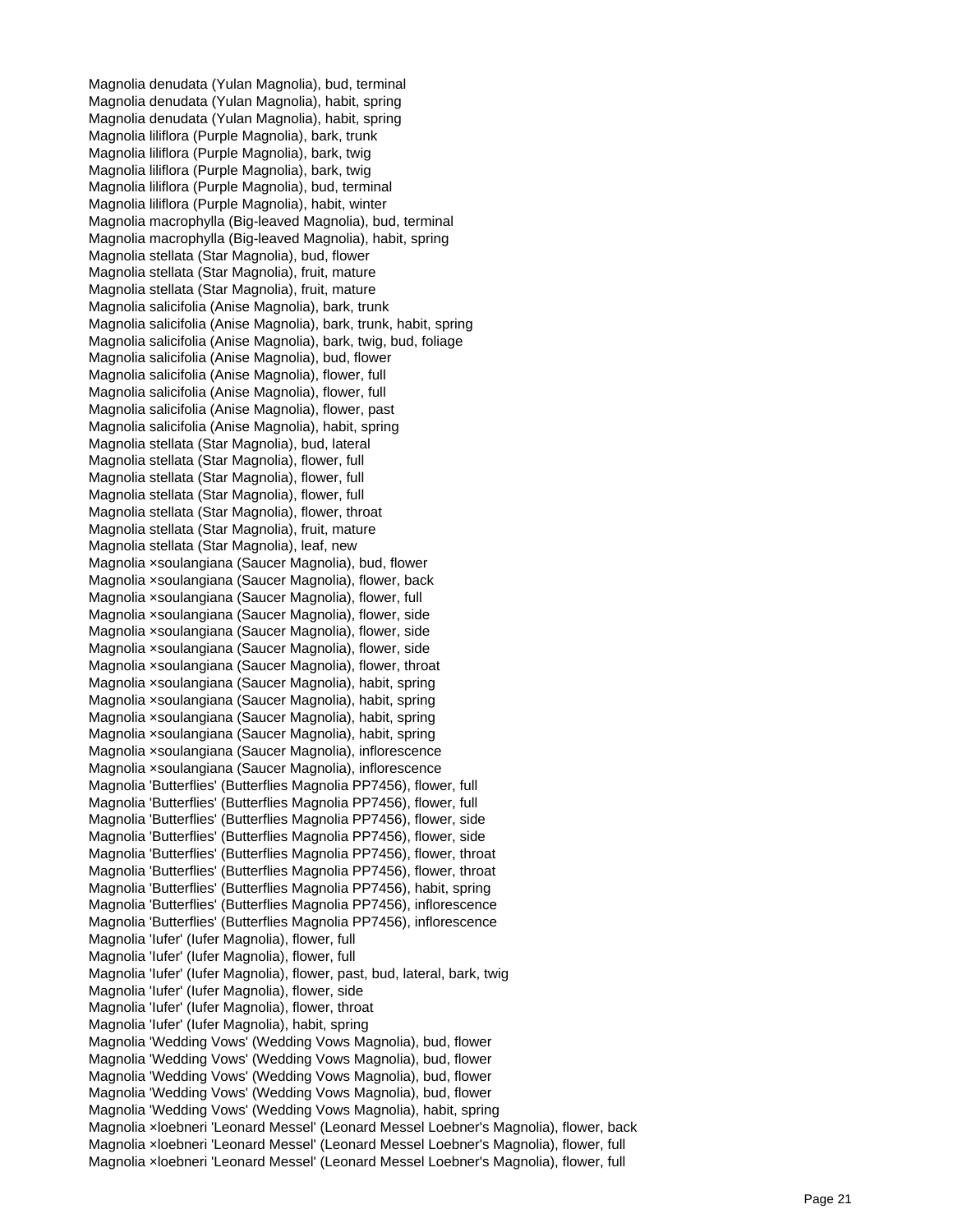Magnolia ×loebneri 'Leonard Messel' (Leonard Messel Loebner's Magnolia), flower, full Magnolia ×loebneri 'Leonard Messel' (Leonard Messel Loebner's Magnolia), flower, full Magnolia ×loebneri 'Leonard Messel' (Leonard Messel Loebner's Magnolia), flower, past Magnolia ×loebneri 'Leonard Messel' (Leonard Messel Loebner's Magnolia), flower, side Magnolia ×loebneri 'Leonard Messel' (Leonard Messel Loebner's Magnolia), flower, side Magnolia ×loebneri 'Leonard Messel' (Leonard Messel Loebner's Magnolia), flower, throat Magnolia ×loebneri 'Leonard Messel' (Leonard Messel Loebner's Magnolia), fruit, mature Magnolia ×loebneri 'Leonard Messel' (Leonard Messel Loebner's Magnolia), fruit, mature Magnolia ×loebneri 'Leonard Messel' (Leonard Messel Loebner's Magnolia), fruit, mature Magnolia ×loebneri 'Leonard Messel' (Leonard Messel Loebner's Magnolia), habit, spring Magnolia ×loebneri 'Leonard Messel' (Leonard Messel Loebner's Magnolia), leaf, new Magnolia ×loebneri 'Merrill' (Merrill Loebner's Magnolia), bark, branch Magnolia ×loebneri 'Merrill' (Merrill Loebner's Magnolia), bark, mature Magnolia ×loebneri 'Merrill' (Merrill Loebner's Magnolia), bark, mature Magnolia ×loebneri 'Merrill' (Merrill Loebner's Magnolia), bark, twig Magnolia ×loebneri 'Merrill' (Merrill Loebner's Magnolia), bark, twig Magnolia ×loebneri 'Merrill' (Merrill Loebner's Magnolia), bud, flower Magnolia ×loebneri 'Merrill' (Merrill Loebner's Magnolia), bud, flower Magnolia ×loebneri 'Merrill' (Merrill Loebner's Magnolia), bud, flower Magnolia ×loebneri 'Merrill' (Merrill Loebner's Magnolia), bud, terminal, lateral Magnolia ×loebneri 'Merrill' (Merrill Loebner's Magnolia), flower, full Magnolia ×loebneri 'Merrill' (Merrill Loebner's Magnolia), flower, full Magnolia ×loebneri 'Merrill' (Merrill Loebner's Magnolia), flower, full Magnolia ×loebneri 'Merrill' (Merrill Loebner's Magnolia), flower, full Magnolia ×loebneri 'Merrill' (Merrill Loebner's Magnolia), flower, full Magnolia ×loebneri 'Merrill' (Merrill Loebner's Magnolia), flower, side Magnolia ×loebneri 'Merrill' (Merrill Loebner's Magnolia), flower, side Magnolia ×loebneri 'Merrill' (Merrill Loebner's Magnolia), flower, side Magnolia ×loebneri 'Merrill' (Merrill Loebner's Magnolia), flower, side Magnolia ×loebneri 'Merrill' (Merrill Loebner's Magnolia), flower, side Magnolia ×loebneri 'Merrill' (Merrill Loebner's Magnolia), flower, throat Magnolia ×loebneri 'Merrill' (Merrill Loebner's Magnolia), flower, throat Magnolia ×loebneri 'Merrill' (Merrill Loebner's Magnolia), habit, spring Magnolia ×loebneri 'Merrill' (Merrill Loebner's Magnolia), habit, spring Magnolia ×loebneri 'Merrill' (Merrill Loebner's Magnolia), habit, spring Magnolia ×loebneri 'Merrill' (Merrill Loebner's Magnolia), habit, spring Magnolia ×loebneri 'Merrill' (Merrill Loebner's Magnolia), inflorescence Magnolia fraseri (Fraser's Magnolia), bark, trunk Magnolia fraseri (Fraser's Magnolia), bark, trunk Magnolia fraseri (Fraser's Magnolia), bark, twig Magnolia fraseri (Fraser's Magnolia), bark, twig, bud, flower Magnolia fraseri (Fraser's Magnolia), bud, terminal Magnolia fraseri (Fraser's Magnolia), bud, terminal Magnolia fraseri (Fraser's Magnolia), bud, terminal Magnolia kobus var. borealis (Northern Japanese Magnolia), bark, trunk, habit, spring Magnolia kobus var. borealis (Northern Japanese Magnolia), bark, trunk, habit, spring Magnolia kobus var. borealis (Northern Japanese Magnolia), bark, twig, leaf, new Magnolia kobus var. borealis (Northern Japanese Magnolia), flower, full Magnolia kobus var. borealis (Northern Japanese Magnolia), flower, full Magnolia kobus var. borealis (Northern Japanese Magnolia), flower, full Magnolia kobus var. borealis (Northern Japanese Magnolia), flower, past Magnolia kobus var. borealis (Northern Japanese Magnolia), flower, throat Magnolia kobus var. borealis (Northern Japanese Magnolia), habit, spring Magnolia kobus var. borealis (Northern Japanese Magnolia), leaf, new Magnolia stellata 'Green Star' (Green Star Magnolia), bark, trunk Magnolia stellata 'Green Star' (Green Star Magnolia), bark, trunk Magnolia stellata 'Green Star' (Green Star Magnolia), bark, twig, bud, lateral, terminal Magnolia stellata 'Green Star' (Green Star Magnolia), bud, flower Magnolia stellata 'Green Star' (Green Star Magnolia), flower, full Magnolia stellata 'Green Star' (Green Star Magnolia), flower, full Magnolia stellata 'Green Star' (Green Star Magnolia), flower, full Magnolia stellata 'Green Star' (Green Star Magnolia), flower, side Magnolia stellata 'Green Star' (Green Star Magnolia), flower, side Magnolia stellata 'Green Star' (Green Star Magnolia), flower, throat